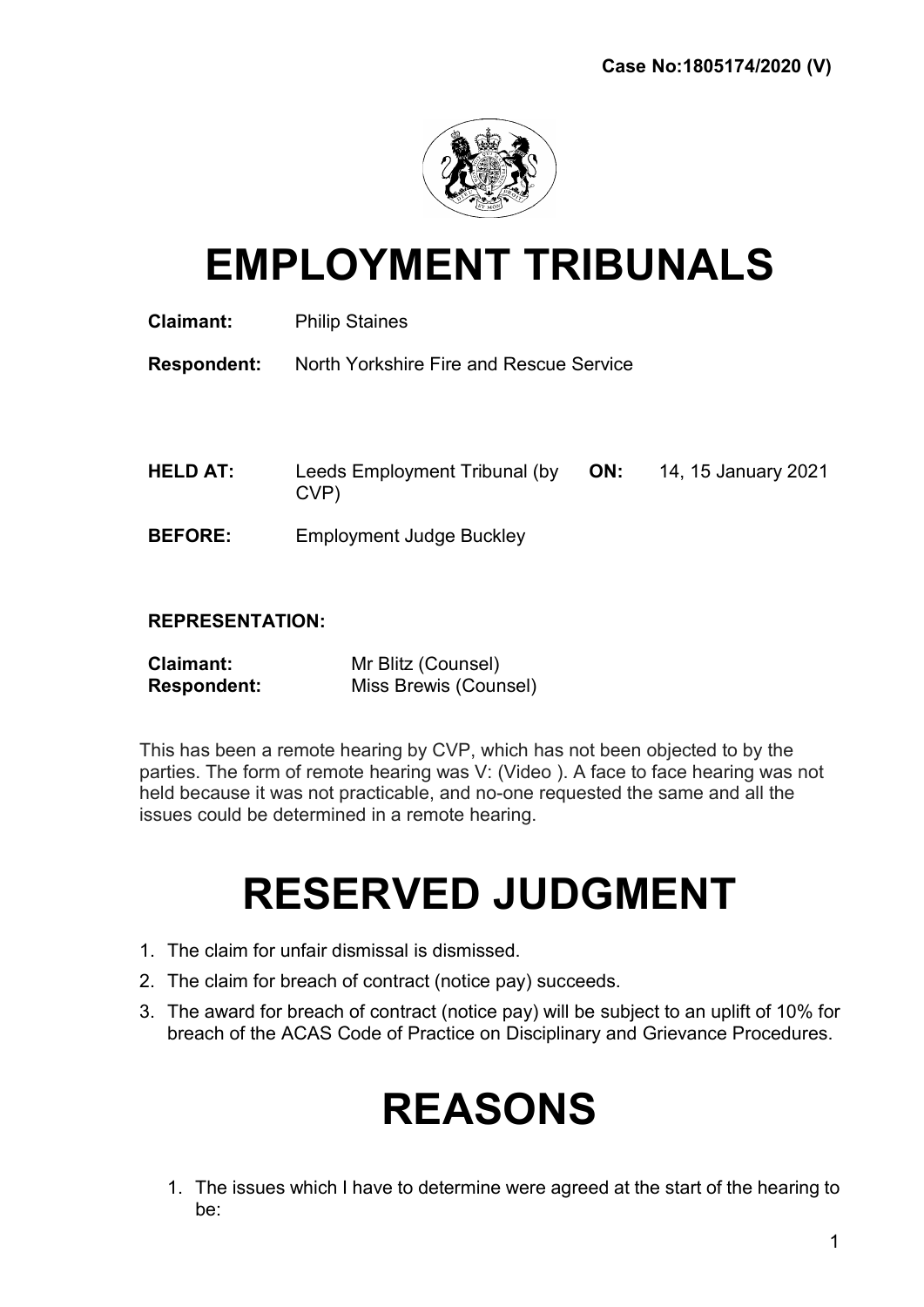- 1.1 What was the reason or principal reason for dismissal? The respondent says the reason was conduct. The Tribunal will need to decide whether the respondent genuinely believed the claimant had committed misconduct.
- 1.2 Did the respondent act reasonably in all the circumstances in treating that as a sufficient reason to dismiss the claimant? In particular, whether:
	- 1.2.1 there were reasonable grounds for that belief;
	- 1.2.2 at the time the belief was formed the respondent had carried out a reasonable investigation;
	- 1.2.3 the respondent otherwise acted in a procedurally fair manner;
	- 1.2.4 dismissal was within the range of reasonable responses.
- 1.3 Is there a chance that the claimant would have been fairly dismissed anyway if a fair procedure had been followed, or for some other reason?
- 1.4 If so, should the claimant's compensation be reduced? By how much?
- 1.5 Did the ACAS Code of Practice on Disciplinary and Grievance Procedures apply?
- 1.6 Did the respondent or the claimant unreasonably fail to comply with it?
- 1.7 If so is it just and equitable to increase or decrease any award payable to the claimant? By what proportion, up to 25%?
- 1.8 If the claimant was unfairly dismissed, did he cause or contribute to dismissal by blameworthy conduct?
- 1.9 If so, would it be just and equitable to reduce the claimant's compensatory award? By what proportion?
- 1.10 Would it be just and equitable to reduce the basic award because of any conduct of the claimant before the dismissal? If so, to what extent?
- 2. It was agreed that I would determine the above issues first and that evidence on remedy would be called after the determination of the above issues, if appropriate.

#### **Witnesses**

3. I heard evidence from the claimant. For the respondent I heard evidence from Andrew Blades, Group Manager, Jonathan Dyson, Area Manager, Lynne Elliott, HR Manager and Thomas Thorp, Interim Assistant Chief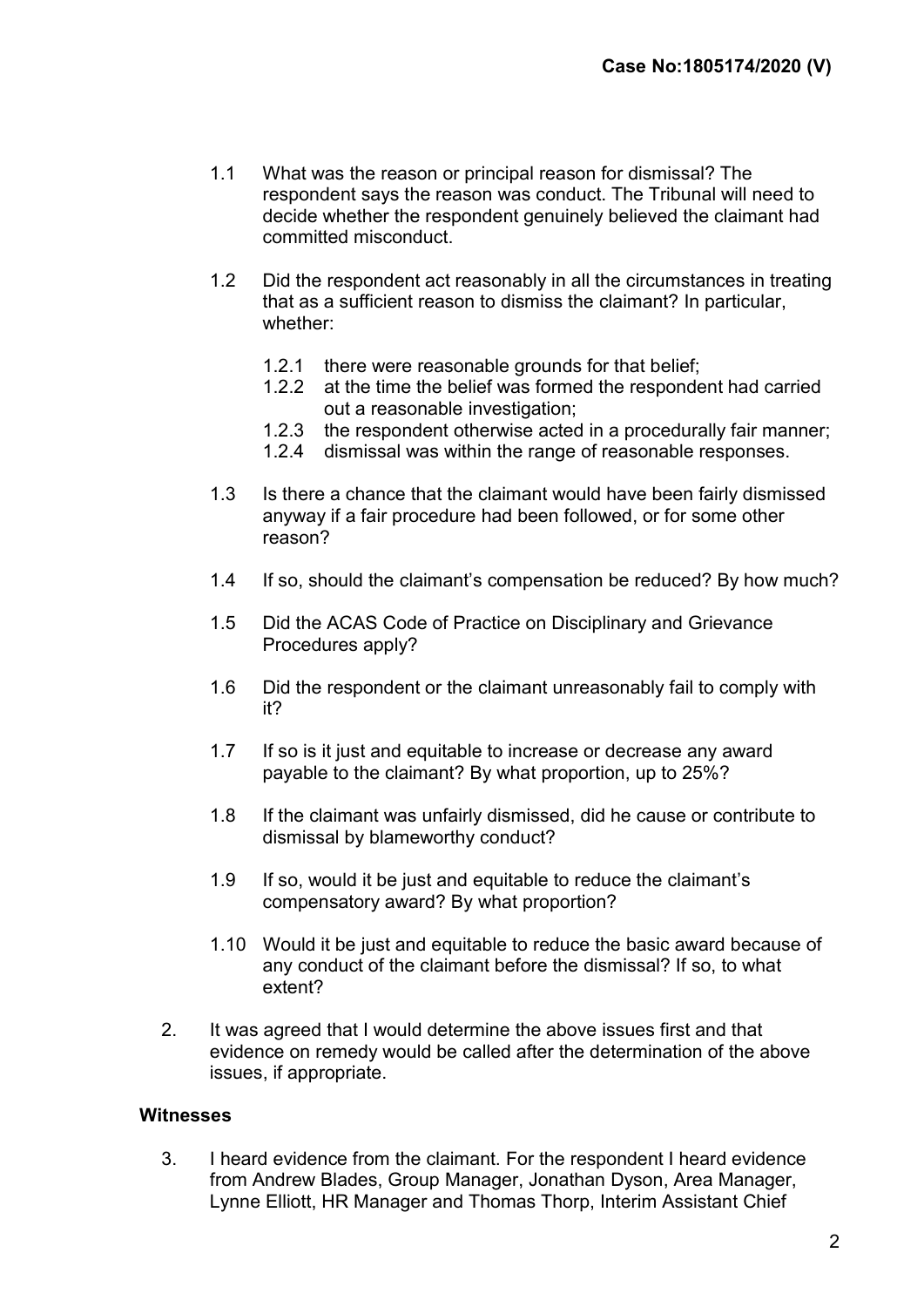Executive and Deputy Monitoring Officer of the Office of the Police, Fire and Crime Commissioner.

# Findings of fact

## **Introduction**

4. The claimant worked for the respondent as a firefighter from 3 April 2006. He became On-Call Watch Manager for the blue watch at Tadcaster on 17 December 2018. He was dismissed on 30 July 2020.

## Background – the previous disciplinary action

- 5. The claimant was given a final written warning in May 2019 for using the word 'bitch' on three occasions in relation to a female fire fighter. This was held to amount to inappropriate behaviour and harassment and to be in breach of the respondent's Bullying and Harassment policy. The warning was to remain active on the claimant's file for a period of 18 months.
- 6. The disciplinary officer also determined that the claimant had to undergo a full induction before returning to Tadcaster blue watch and recommended that the claimant be provided with a specific education programme in relation to bullying and harassment to be arranged by Human Resources. The claimant's progress would be monitored by his station manager on an ongoing basis and he would review the claimant's progress in August 2019 and at regular intervals thereafter.
- 7. The claimant was informed that a repeat of any similar misconduct or any other instance of misconduct within 18 months could lead to dismissal.
- 8. The claimant was given additional time to read, or re-read, the respondent's policies, including the Bullying and Harassment policy, as part of the induction referred to above. At the time of the incident which led to his dismissal the claimant had not yet undertaken the training that had been recommended.

## Disciplinary action leading to dismissal

#### Background to the complaints

- 9. On 7 August 2019 Anna Spragg, Crew Manager, Thomas Mortimer (Watch Manager and Anna Spragg's line manager), and Jonny Metcalfe (Watch Manager) made a complaint of inappropriate language by the claimant to Mr. Metcalf on 15 July at Grassington Fire Station. The complaint was made orally with Alan Bell, Group Manager (Staff Risk).
- 10. Anna Spragg confirmed the details of what had led up to this complaint by email to Mr. Bell on the same day. The email sets out that during an OSR training day on 27 July 2019 she had had a conversation with two members of the OSR (operational staffing reserve) who said that the claimant had greeted Jonny Metcalfe with the words, 'Now then Jonny you bent bastard'.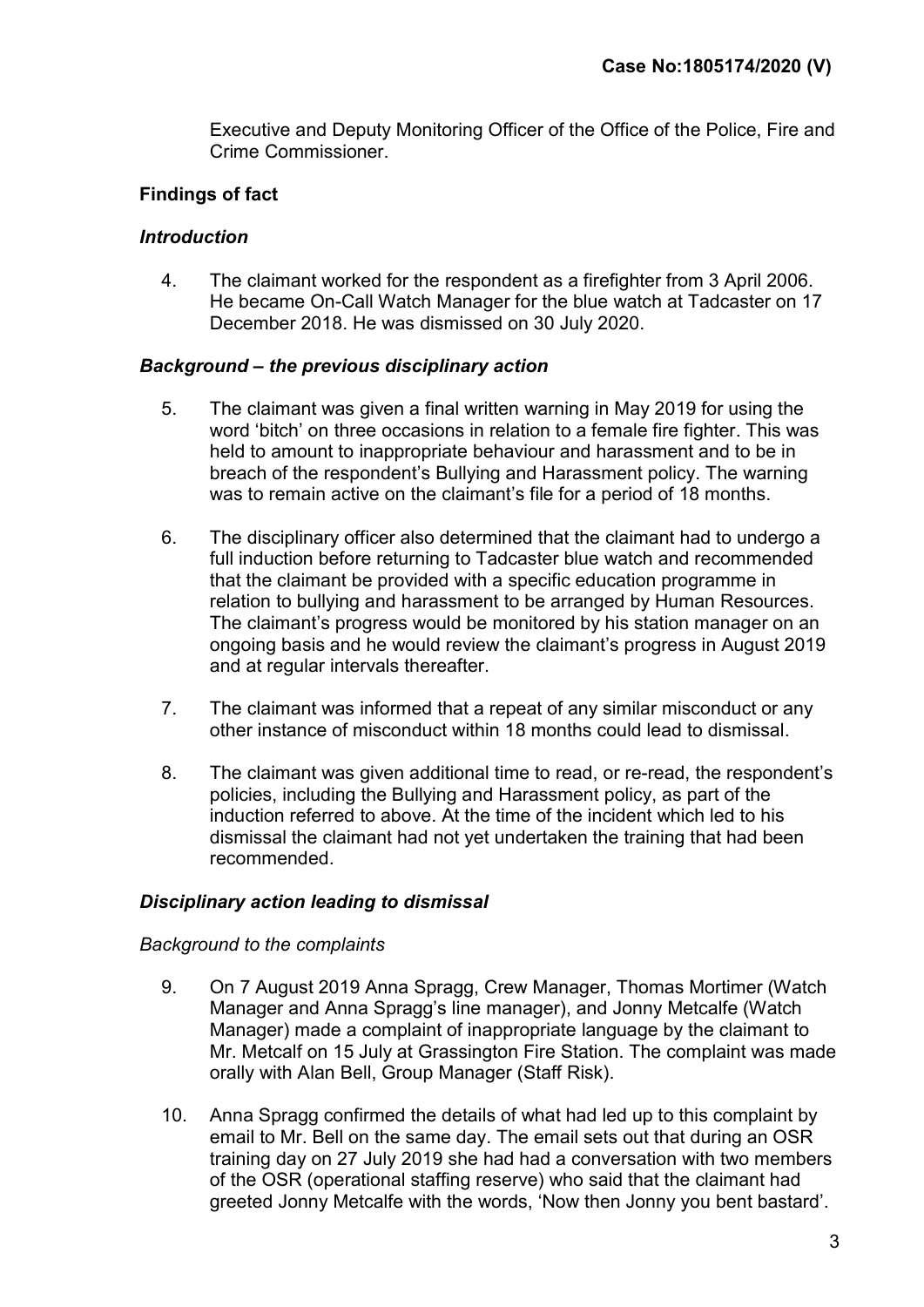She had asked Thomas Mortimer for advice on 29 July 2019. He had told her that it was harassment and attacked a protected characteristic. They had decided to gather the facts by speaking to Mr. Metcalfe when he returned from leave on 5 August 2020.

- 11. The email reports that Ms Spragg spoke to Mr. Metcalfe on 5 August. He confirmed that it was said. Ms Spragg told Mr. Metcalfe that she had told Mr. Bell and asked Mr. Metcalfe if he wanted to discuss it with both of them and he said that he did. On 6 August Ms Spragg and Mr. Bell spoke to OSR members to gain the facts and spoke to Mr. Metcalfe to discuss 'where he wanted to take it'. Mr. Metcalfe decided to make a complaint to Mr. Bell.
- 12. Mr. Metcalfe also followed up the oral complaint with an email to Mr. Bell, dated 7 August 2016. In it he states that when he arrived at Grassington Fire Station on Monday 15 July at 14:45 he walked to the mess room where the Claimant and Scot Wilson were sitting. He said hello and 'immediately got approx. 20 to 30 seconds of homophobic abuse directed at me from Phil Staines. This I think put me in shock mode and I walked away. I didn't reply or engage other than to say "thanks for that Phil" or very similar. I then left and went home. I decided to leave this incident alone in my own mind, upsetting thought it was I have learned to take abuse about my sexuality over the years (rightly or wrongly).' He then gives a similar account to Ms Spragg as to how a complaint came to be made.
- 13. Mr. Bell referred the complaint to Carl Boasman, Area Manager (Head of Professional Standards).
- 14. On about 12 August 2019 Suzanna Post, a firefighter at Selby Fire Station, made Mark Upton, Training Centre Manager, aware of a further alleged incident at Richmond Fire Station on 30 July 2019. Ms Post told him about it in a conversation and set out her recollection of the incident in an email to Mr. Upton dated 13 August 2019. Ms Post is sometimes referred to as Suzanna Lumb in the documents.
- 15. In the email Ms Post states that Selby blue Watch had been sent standby to Richmond Fire Station. She said she was chatting mostly to the Selby crew and the claimant said to her 'Well you're not like silly bitch from Tadcaster!'. She asked who he meant and the claimant said something with similar effect to 'that Amy'. The claimant continued to tell her how 'she's reported him and he's done nothing wrong.' and explained how he had the crew manager's signature saying that he never called her a 'silly bitch'. The claimant continued to explain that 'apparently' he had said her feet were a good size to fit in the kitchen. Ms Post stated that she tried to make a joke of the situation, because it was starting to make her feel a little awkward.
- 16. In the email Ms Post then describes a later incident when control called the station at around midnight. Ms Post was closest to the phone so jumped up to take the call. Whilst on the phone she heard the claimant say something comparable to 'it's good to see you've got her well trained; answering the phones" to which she replied 'as I'm a woman I can do two things at once so I heard that'. She states that she was still on the phone to control when she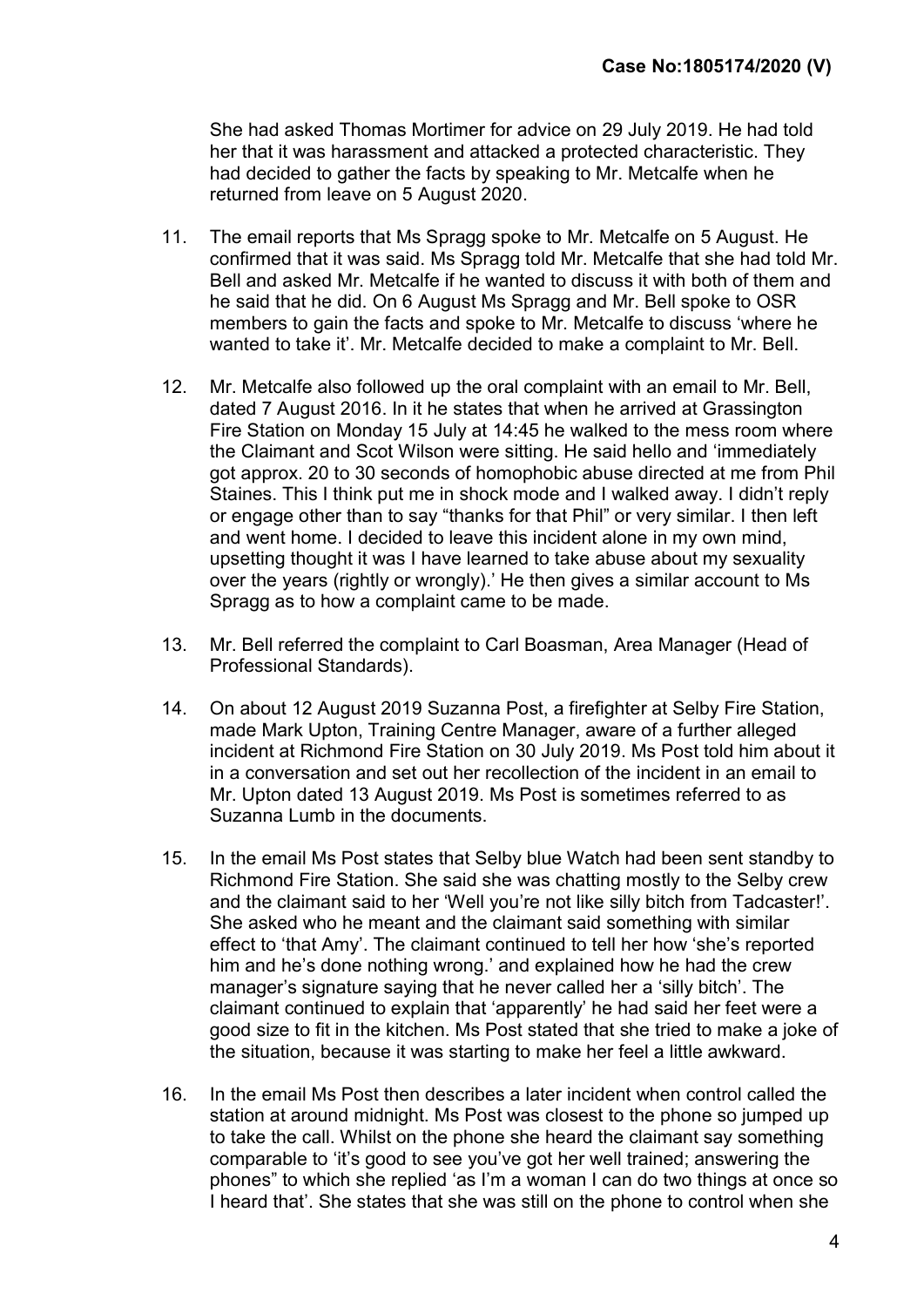said this so it may have been recorded. After the claimant left Ms Post states that she asked who he was and was given his name.

#### The investigation

- 17. Mr. Blades was the investigatory officer tasked with investigating these two complaints. The claimant was on annual leave from 31 July to 15 August 2019. When he returned from annual leave he was suspended by letter dated 16 August 2019 pending a disciplinary investigation into an allegation of gross misconduct. The letter states that the allegation is the use of offensive and homophobic language towards colleagues which constitutes harassment as defined within the Equality Act 2010 and is contrary to the Service's Bullying and Harassment policy.
- 18. Mr. Blades carried out investigatory meetings with Scot Wilson (on 20 August p117), Jonny Metcalfe (on 20 August p119), Anna Spragg (on 20 August p131), Bob Hoskins (on 2 September p161), Suzanna Post (on 4 September p163) and Sam Cockerham (on 9 September p165). Mr. Blades asked Wayne Cook to provide a written statement, because he was said to have been part of the conversation with Anna Spragg on 27 July 2019.
- 19. In the investigatory meeting with Mr. Metcalfe, he did not say that the claimant had said 'you bent bastard'. His account of events was recorded as follows:

I entered station and walked into the room with Scot [Wilson] facing me and PS at the computer. I knew they were at station because I had received some email during the day about doing STARR.

I said hello and cannot recall the exact reply from PS, but it was along the lines of 'How are you doing fella, well you're not a fella, half a fella'.

I was a bit taken back by this. There was a short conversation with Scot about driver training and then I went into the appliance bay without reply to PS.

I was followed by Scot and a I said to him 'I was going to book on and let one of you go but not sure now'.

I left station shortly afterwards.

I felt Scot knew something was wrong and on reflection it was apparent that PS knew he had said something too much as he gave an uncomfortable laugh.

…

20. When asked what action he took afterwards he said:

I didn't take any notes. I feel that I should have taken notes, but this is the first time this has occurred to me since I've been in the fire service.

21. When asked about the impact of the alleged conduct the notes of his response are:

> I felt empty and very low. It took me back to where I had been before, feeling demoralised [JM was visibly and emotionally upset…]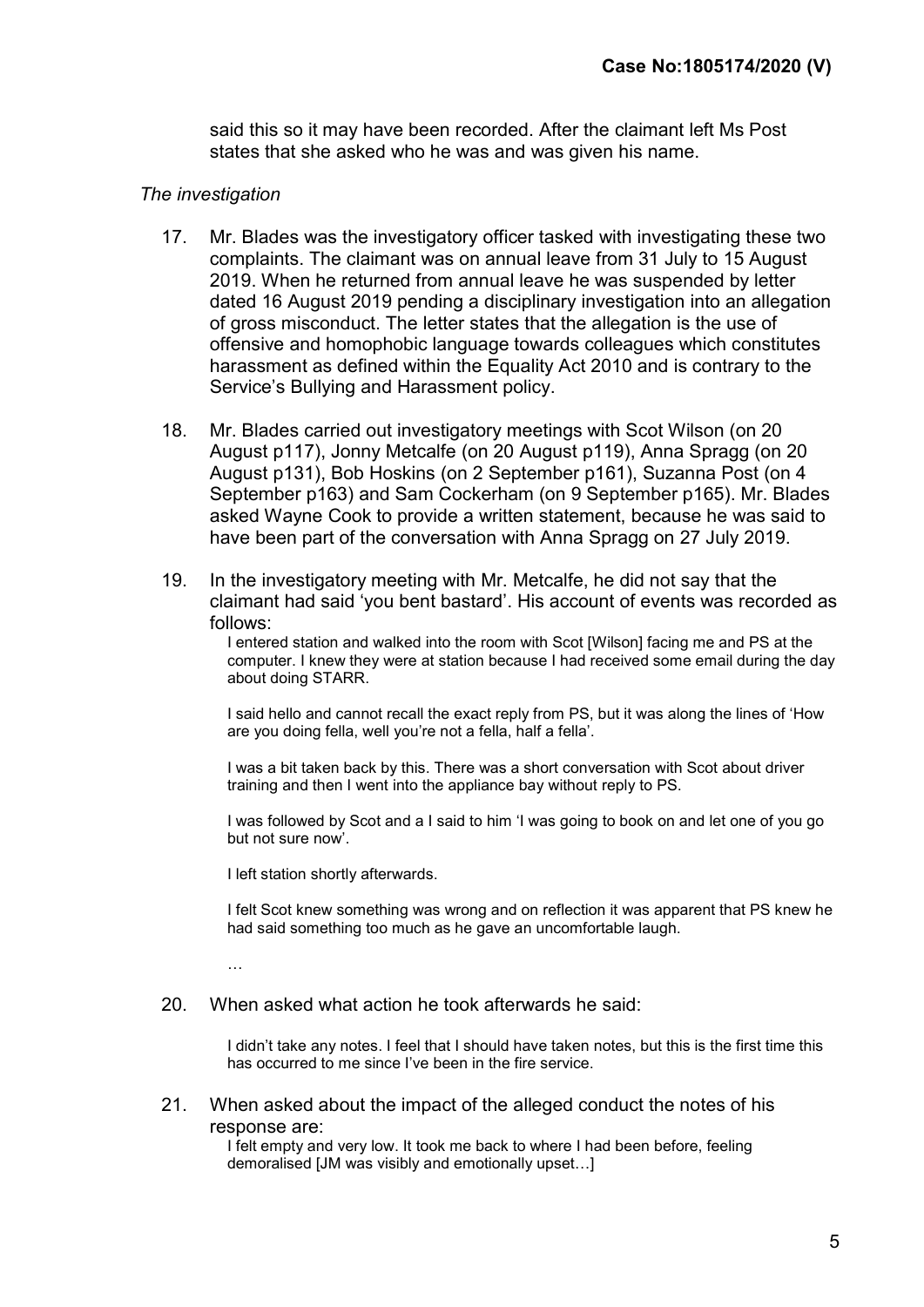- 22. Mr. Metcalfe was asked how well he knew the claimant. The notes record that he said that he knew the claimant only through driver training and in passing, he knew the claimant professionally. He had no social contact with him and no recollection of attending courses with him.
- 23. The notes of the interview with Scot Wilson record that he was working at Grassington Fire Station with the claimant on 15 July when Mr Metcalfe arrived about 14.45. The notes record:

JM greeted both SW and PS [words to the affect] Hello.

I started a conversation with JM about a driving course and don't recall where the conversations was, but PS said "well it doesn't matter as you're only half a man anyway". It wasn't made in a sinister way and I believe it was due to JM's openness about being gay.

JM responded in a relaxed way, but I recall thinking "that's a bit close to the bone". …

I can see why it would offend someone and I wouldn't want it said to a friend or family member who is gay.

… On reflection I recognise that is something that I should have challenged but didn't at at the time as I knew how serious it could be for PS due to his recent circumstances.

- 24. In the investigatory meeting with Ms Post the notes record that during part of a general conversation with the claimant and other members of blue watch the claimant said to her 'you're not like that silly bitch' and 'that silly bitch at Tadcaster' in reference to 'Amy'. The claimant continued to detail the circumstances relating to his recent discipline case. He mentioned a comment he had made about the size of Amy's feet and being able to fit in the kitchen. As the evening went on the telephone rang and she jumped up to answer. The claimant said 'you've got her well trained' and Ms Post replied 'well as I'm a woman I can do two things at once'. The notes record that that part of the conversation may have been picked up on the recorded fire control line.
- 25. The notes record that Ms Post did not know the clamant and this was the first contact she had had with him. When asked what action she took the notes record her reply as 'Nothing at the time, I wasn't offended as such but I did find it inappropriate' and refers to it as 'inappropriate and unacceptable'.
- 26. Ms Post mentioned a number of fire fighters who were present, and as a result Mr Blades interviewed Sam Cockerham. The notes record that during the general conversation he heard the claimant say 'bloody hell, I'm not used to this' in reference to what Ms Post was discussing. The claimant then went on to discuss the discipline case that he had been involved in at Tadcaster. During the evening when Ms Post answered the telephone he heard the claimant say 'you've got her well trained' and Mr Cockerham replied 'that's probably why you've got into trouble'. He heard Ms Post reply 'Well as I'm a woman I can do two things at once'. The notes record that he didn't find the comment offensive, and Ms Post did not appear offended, but he did describe the comment as having a 'sexist nature'. He thought that the claimant was too open with his conversation and careless and naïve about how he talked about things.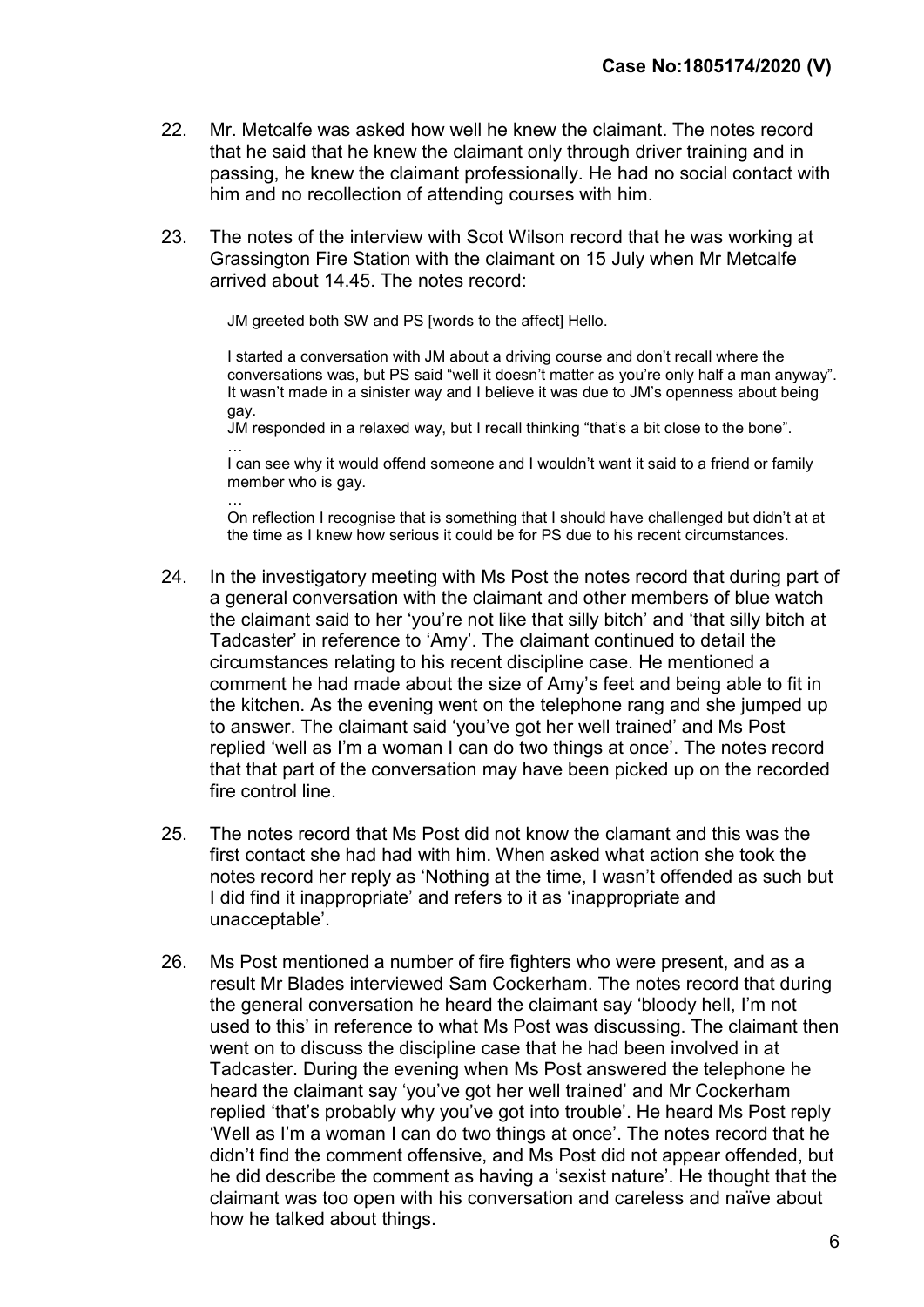- 27. The investigatory meeting with the claimant took place on 3 September 2019 (p121). The claimant attended with his union representative. The claimant was not given details of the allegations before the meeting took place, other than the information set out in the suspension letter, which states that the allegation is the use of offensive and homophobic language towards colleagues which constitutes harassment as defined within the Equality Act 2010 and is contrary to the Service's Bullying and Harassment policy.
- 28. The claimant was only given his invite letter on the way into the meeting, but it contains no further details of the allegations than were set out in the letter of suspension in any event.
- 29. Both the claimant and Mr Blades stated that the notes of the investigatory meeting did not contain everything that was said. This is not surprising. Unless the meeting is recorded and a transcript obtained, the notes will not be verbatim. The minute taker will not necessarily have recorded everything that happened. Given that the notes were taken contemporaneously they are probably the best evidence I have as to what happened in the meeting.
- 30. In the investigatory meeting Mr. Blades gave the claimant the specific details of allegations. The notes record that the allegation relating to 15 July 2019 ('the first allegation') was set out at the beginning of the meeting as follows:

Relates to the incident on 15 July 2019 when on detached duty to Grassington Station on OSR. Inappropriate comments were made to Johnny Metcalfe of a homophobic nature. Members of OSR had mentioned this to senior managers who had spoken to JM who confirmed he had been offended and upset. It was reported that you had greeted JM with one other person present saying, 'you're not a real man, only half a man'.

31. The claimant said that he was only referring to Mr Metcalfe's size. The meeting records that he said:

> PS I call him Arthur, Arthur man, half a man. The call me Ragger…ragging the machines around. I call JM small because of his size. I can't call him Stumpy or anything else. It's just banter. We were just laughing and joking.

… PS JM came into the recreation room and I said 'Hi Arthur'. It's not degrading.

AB So its targeted at his height?

PS Yes but is just banter. I respect him. …

AB What was JM's reaction to that greeting? PS Normal, chatting. I offered him a brew.

… PS [Scot Wilson] said something like 'what do you mean by that?' I said well I can't call him Stumpy or Dwarf.

32. During this part of the interview in relation to allegation 1, I find that the allegation was set out clearly for the claimant. The claimant was told that the allegation was of inappropriate comments of a homophobic nature that had caused upset and offence. He was told what was alleged to have been said. He accepted that he had said it, but stated that he was referring to Mr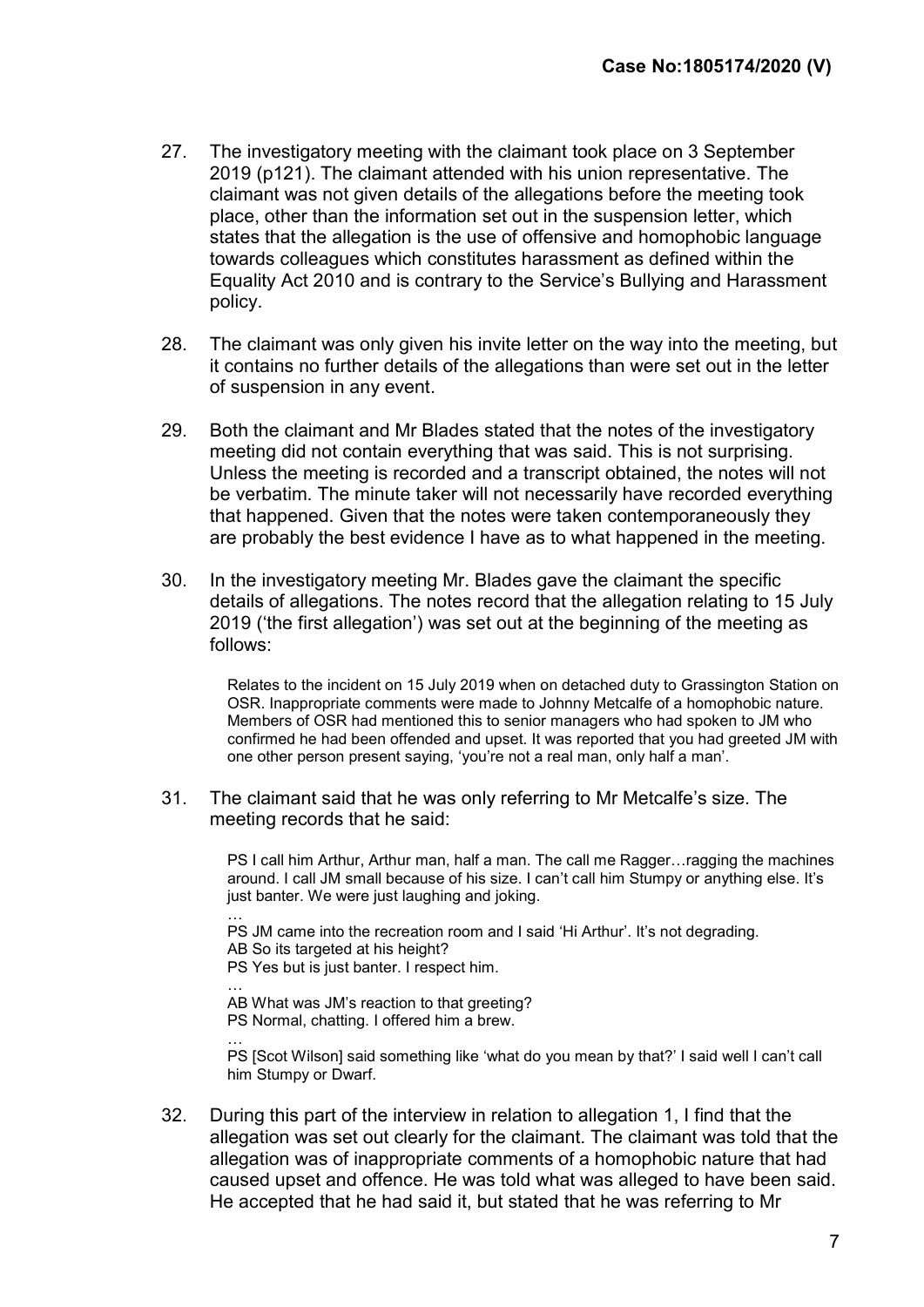Metcalfe's size, he had known him a long time and that it was banter. The claimant was told the case against him and had the opportunity to respond.

- 33. The second allegation is recorded in the notes as having been described as 'Use of incorrect terminology at Richmond Station on 30 July 2019' The claimant was initially asked if he remembered whether anything was said which caused offence. He alleged that he had been shocked by certain comments made by Ms Post and that he had said 'I can't be in here'.
- 34. The specific allegations were then put to him. He was told that Ms Post had said that he had said 'well at least you're not like that silly bitch from Tadcaster. He said that he 'never said that' and that 'it never happened'. It was put to him that there was a general conversation about his previous disciplinary case and he replied 'It's the women who have thrown allegations'.
- 35. Mr Blades is then recorded as saying:

You'd said 'Your feet are a good size to fit in the kitchen'. This is important Phil as she was on the phone to Control at the time. While on the phone she's heard you say to someone 'you've got her well trained to answer the phone'. The potential here is that the call to Control is recorded. Do you recall that conversation? Do you think you may have said that?

- 36. The claimant's response in relation to the 'feet' comment is not recorded, but in relation to the comment said to have been made while Ms Post was on the phone to Control he said: 'I do not know. I could have said it'.
- 37. Mr Blades asks two questions about potential witnesses. Firstly he asks 'Was anyone else there, Steve Webster?' The notes do not record an answer to this question. Later Mr Blades says 'It would be appropriate for me to find other witnesses. But you can't remember individuals who could help that were there to witness it?' The notes do not record the claimant naming any potential witnesses.
- 38. In relation to the second allegation, I find that the claimant was made aware of the comments he was alleged to have said by Ms Post and was given the opportunity to give his response. He was aware of the case against him and had the opportunity to state his case.
- 39. On 3 September 2019 the claimant submitted an email complaining that Ms Post had used language with a sexual connotation in the conversation on 30 July 2019. This allegation was passed to Mr. Blades and also dealt with separately by the respondent.
- 40. After the investigatory meeting the claimant submitted a sick note for 4 weeks on about 5 September 2019, initially for a period of about 4 weeks. The claimant's union representative requested that the investigation be paused while he was ill.
- 41. Mr. Blades prepared an investigation report dated 4 October 2019. The report was passed to Carl Boasman, Area Manager (Head of Professional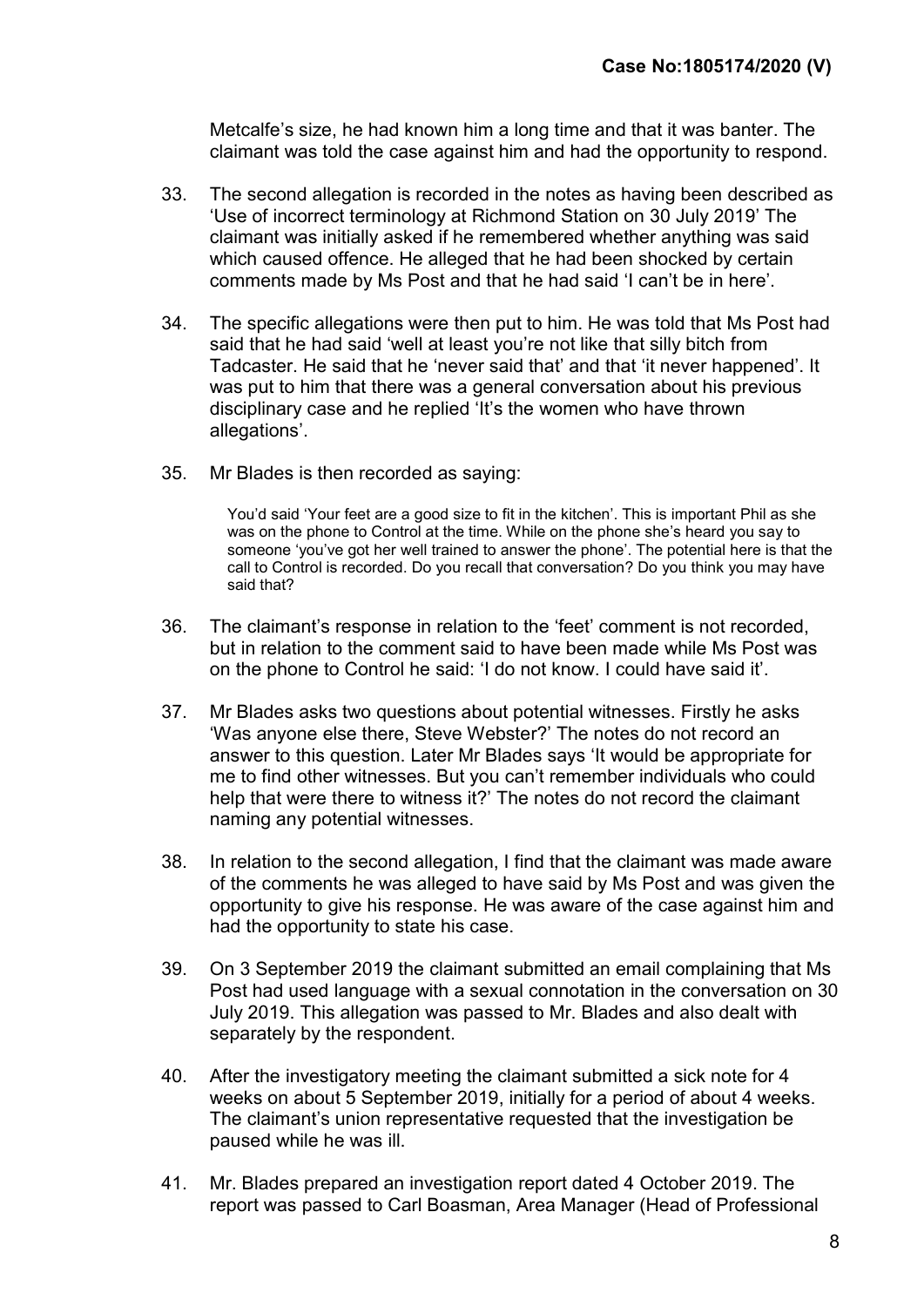Standards). He reviewed it and on 26 November 2019 he confirmed that he was content for it to proceed to a Stage 3 hearing.

- 42. The claimant left the union in January 2020 at which point he was still covered by a sick note. The claimant contacted the respondent on about 20 January 2020 and asked that the investigation be restarted. Mrs Elliot consulted the Occupational Health Nurse to discuss whether the respondent could continue with the investigation while he was still signed off sick. After being advised that OH had no concerns about continuing, the investigation was re-started.
- 43. On 6 February 2020 the respondent sent the claimant a copy of the notes of the investigatory hearing to check. He was told that if there was anything he wished to change that was not captured in the way he intended or anything that was omitted he should make the necessary changes (highlighting as appropriate) and return for mutual agreement.
- 44. The claimant replied on 9 February. He did not make any changes to the notes but made a more broad objection stating that there were so many aspects that required clarification he did not know where to start. He stated that important information had not been recorded, that 'there are at least two allegationa that are completely untrue' and that there were other firefighters there who would support this. The claimant stated that he had had no prior warning of the allegations and now needed more time to consider how best to reply. He asked for the notes taken by Jan Dennis and for a face to face discussion to clarify the anomalies.
- 45. In her response dated 15 February Lynne Eillot stated that the notes were based on what was captured that day, but, in order for the claimant to respond further to the notes the respondent would accept a written statement from him which would be appended to the notes and be taken into account as part of Mr. Blades' investigation.
- 46. The claimant submitted a written statement on 27 February 2019 which sets out further detail on his version of events. I have taken account of all the points set out in that letter where relevant to my consideration of fairness and/or my findings on the wrongful dismissal claim.
- 47. In relation to the first allegation he states that he absolutely denies saying 'you're not a real man; only half a man'. He states that he said, 'alright Arthur do you want a brew'. Mr. Metcalfe had replied 'no' and sat down with him, and they continued to chat amicably as usual. He did not appear to be offended or upset or tell the claimant that he felt uncomfortable. The claimant stated that he usually called Mr. Metcalfe 'Arthur' in reference to his height. He stated that he was devastated by the the fact that Mr. Metcalfe was offended and upset by his comments.
- 48. He stated that he had known Mr. Metcalfe for 14 years and they have always had a good relationship. He stated that they have always shared nicknames. The claimant said he had never showed any offence or upset and that he would have stopped if Mr. Metcalfe had discussed the issue with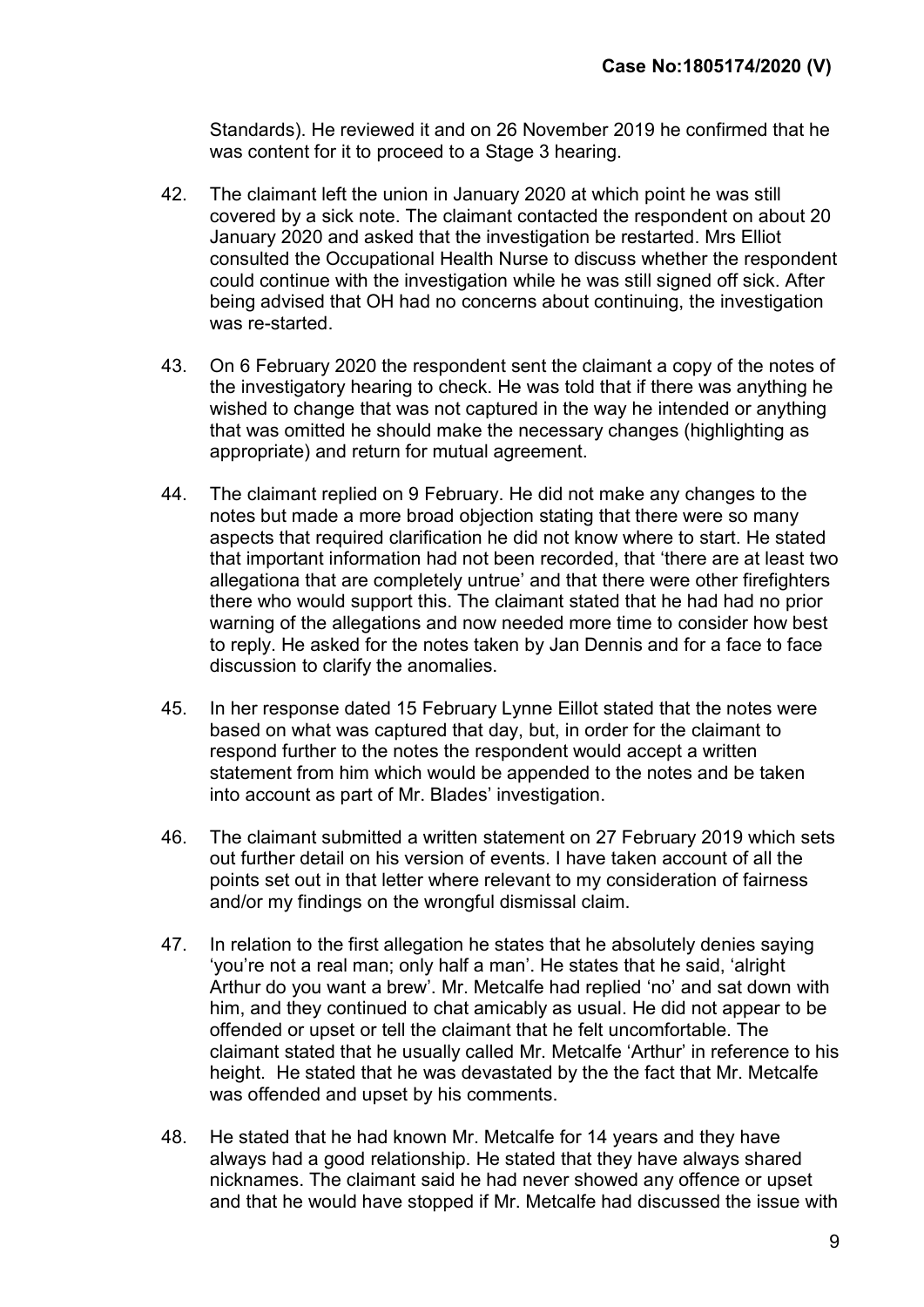him. All the Grassington crew including Mr. Metcalfe called the claimant 'Ragger'. If he was against the comment he should have put an end to the comments they gave each other. The friendly nicknames were started over 14 years ago, before Mr. Metcalfe came out as a gay man, so the comments could not be taken as homophobic. He alleged that Scott Wilson had a negative opinion of the claimant and was making the complaint to make trouble for him. The comment was not homophobic and Mr. Metcalfe was aware of that.

- 49. In relation to the second allegation, the claimant stated that he had not had sufficient detail of the allegations before the meeting and needed time to recollect his thoughts. He said that Ms Post (referred to in the statement as FF Lumb) was using inappropriate and offensive language and describing a vulgar incident at home. The claimant had said 'I can't be in here' because the conversation was inappropriate and he felt uncomfortable and that he wished to put a counter allegation in against Ms Post.
- 50. He stated 'I completely deny [Ms Post's] claim that I said 'well at least you're not like that silly bitch from Tadcaster'' and stated that the crew manager and crew from Selby were present and would support his denial of the claim 'as I am in no doubt that I did not say this'.
- 51. He stated that there was no general conversation about his previous case except when he said he could not be in the room when crude comments being made by Ms Post.
- 52. He also denied saying 'your feet are a good size to fit in the kitchen'. He stated it was a ludicrous allegation.
- 53. He stated, 'If I have said 'you've got her well trained' this is a comment I could have directed at anybody but particularly as she was very busy doing all the jobs. The crew from Selby were still sitting around the table as she did everything and are witnesses to this.
- 54. He then comments on Mr. Blades' summary. He states that he is confused the third bullet point ('you have used language which, whilst not homophobic, has caused offence – You're not a full man, only half a man, this has been taken as homophobic comment and not in reference to their height). He states that this is contradictory and Mr. Blades needs to decide if the comment is or is not homophobic.
- 55. The claimant also makes some broader points about matters that should have been included and complains about not being given adequate time to prepare or advance warning of the allegations.
- 56. After the respondent received the claimant's written statement Mr. Blades finalised his investigation, producing a final report dated 16 March 2020. This is about 2.5 weeks after the claimant sent in the statement.
- 57. The final report is similar to the report produced in October 2019. In the section recording the 'investigation findings' in the relation to the first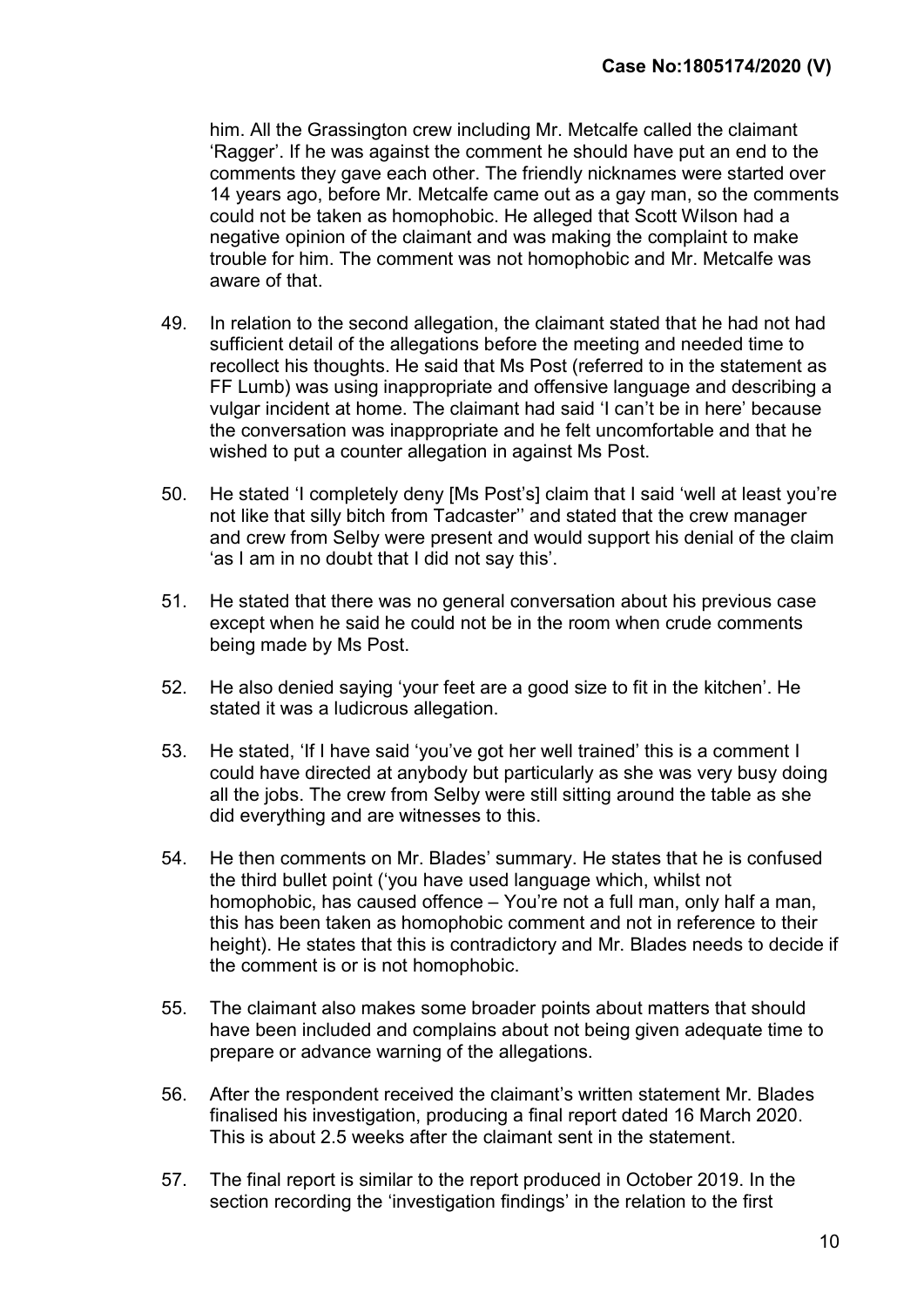allegation he states that it is evident that the claimant used language that was inappropriate and directed towards Mr. Metcalfe. He stated that the investigation was not able to find consistent evidence that the words used by the claimant were homophobic. Using the explanation provided by the claimant, the phrase 'you're half a man' was directed in reference to the height of Mr. Metcalfe. Mr. Metcalfe had considered this to be a reference to his sexual orientation and derogatory.

- 58. In relation to the initial allegation that the claimant had used words to the effect 'now then you bent bastard' Mr. Blades stated that it was evident that the occurrence on 15 July had been discussed in general conversation within the OSR group which had contributed to misinformation and inaccurate accounts of what was said.
- 59. In relation to the words used by the claimant, he stated that it was evident that Mr. Metcalfe was offended and emotionally upset by the language used and it is reasonable that the wording used by the claimant could be interpreted to have homophobic connotation.
- 60. The findings also state that, whilst the claimant may not have used homophobic language, he does not recognise that using inappropriate language which causes offence is not acceptable.
- 61. The phrase 'homophobic language' is ambiguous. It could refer to whether the language was intended to be derogatory in relation to a person's sexual orientation. It could refer to the effect: how it was subjectively interpreted, or reasonably interpreted by the individual to whom it was addressed or how it would be objectively interpreted by a reasonable person. It could refer to language which is 'related to' sexual orientation in the sense that is used in the Equality Act.
- 62. I accept that the use of the phrase could make some of the findings appear contradictory depending on which meaning the phrase is given. However, Mr. Blades is not a lawyer, and his use of language must be looked at in that light. I find that looked at as a whole, Mr Blades's findings are set out sufficiently clearly as follows.
- 63. Looking at the findings as a whole, it is, in my view, sufficiently clear that he has rejected the initial allegation that the claimant said 'now then you bent bastard'.
- 64. Further it is sufficiently clear that:
	- 64.1 He finds that the claimant used the phrase 'half a man'.
	- 64.2 He accepts that this was not intended to be a reference to Mr. Metcalfe's sexuality but was intended to be a reference to Mr. Metcalfe's height.
	- 64.3 He accepts that Mr. Metcalfe was offended and emotionally upset by the remark.
	- 64.4 He accepts that it was reasonable for Mr. Metcalfe to interpret the remark as having homophobic connotations.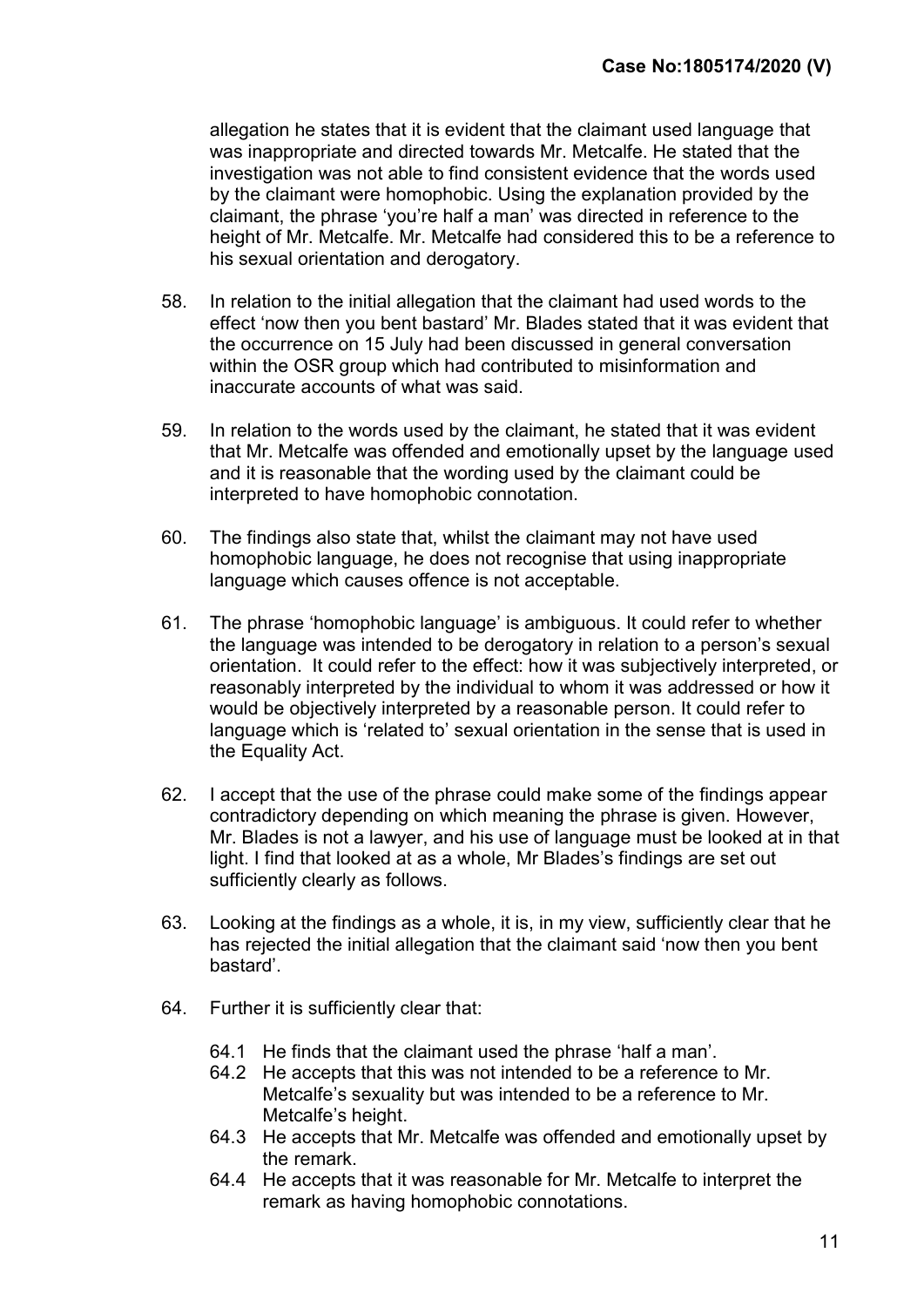65. The conclusion section makes this abundantly clear:

The investigation concludes that for item 1, PS did not use language that was intended to be homophobic. However, it is recognised that JM has reasonably interpreted the wording to have a homophobic connotation and it has caused offence.

The investigation concludes that on the  $15<sup>th</sup>$  July (Item 1) PS has conducted himself in a manner that is contrary to Service policy, specifically, the Staff Code of Conduct (Appendix 16).

- 66. It is also clear from the findings that Mr. Blades has concluded that despite having been asked to re-read the policies recently, Mr. Blades does not recognise that the use of inappropriate language that causes offence is unacceptable.
- 67. In relation to the second allegation Mr. Blades records that there were likely to be other witnesses and that there was a potential for a recording of a telephone conversation which might include some of the language used by the claimant. However, the findings record that this has not been pursued because the claimant provided information which aligned with the account of Ms Post and when questioned specifically about the content of the language used whilst Ms Post was on the telephone, he stated that he was not able to say that he did not use the alleged language. He found that the language used has caused concern about its sexist nature and is inappropriate, but that it had not caused offence.
- 68. The conclusion does not state specifically what inappropriate language has been found to have been used:

The investigation concludes that for item 2, PS did use inappropriate language towards  $SP$  on the  $30<sup>th</sup>$  July. The content of the language is sexist and derogatory to women.

The investigation concludes that on the  $15<sup>th</sup>$  July (Item 1) PS has conducted himself in a manner that is contrary to Service policy, specifically, the Staff Code of Conduct (Appendix 16).

- 69. It is not explicitly stated that the language to which Mr. Blades is referring was limited to the 'you've got her well trained' comment, although I accept from his evidence given at the tribunal that that was the position.
- 70. The report recommends that Mr. Staines be subject to a formal disciplinary hearing. Approximately a week after the investigation report was produced the lockdown started on 23 March 2020.

#### Disciplinary stage

71. Once the lockdown restrictions were lifted the respondent wrote to the claimant on 9 July 2020 to invite him to the disciplinary hearing on 30 July 2020. The respondent was required to give at least 21 days notice of a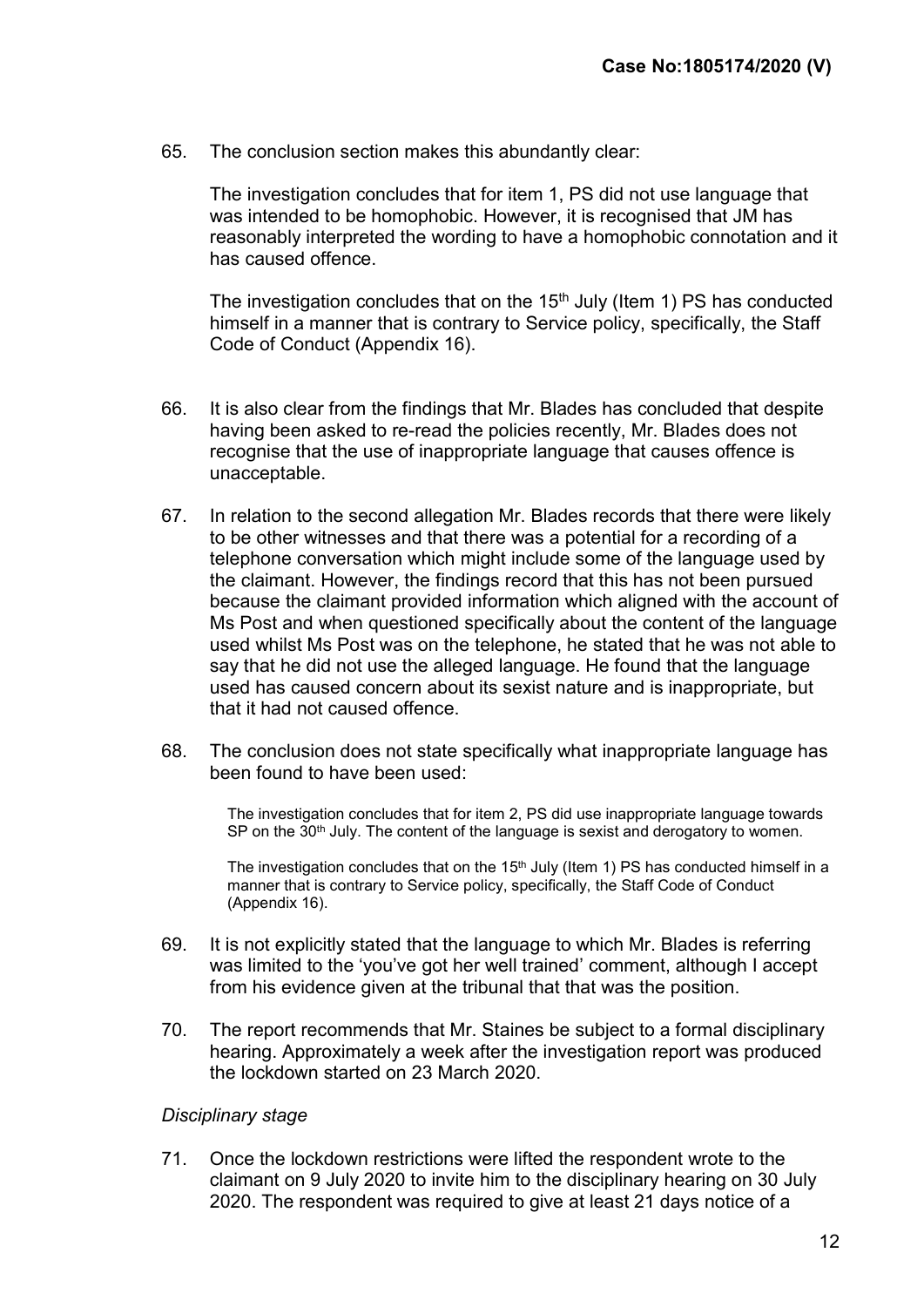stage 3 disciplinary hearing. The hearing was held at stage 3 because the claimant was already under a live final written warning for gross misconduct.

- 72. The letter sets out that the purpose of the hearing is to discuss the following alleged gross misconduct:
	- 72.1 Use of inappropriate and homophobic language towards a colleague on 15<sup>th</sup> July at Grassington fire station
	- 72.2 Use of inappropriate language towards a colleague on  $30<sup>th</sup>$  July at Richmond fire station.
- 73. Unlike in the letter of suspension, the allegation is not that the behaviour amounts to harassment under the Equality Act 2010.
- 74. The letter states that depending on the facts established at the hearing, the outcome could be summary dismissal.
- 75. The letter included copies of the investigation report and its appendices, which included the notes of all the investigatory meetings.
- 76. Although the letter does not state the precise language that is alleged, it was clear from the enclosed investigation report that the first allegation related only to the use of the term 'Arthur' or 'half a man' to Mr. Metcalfe. Further, although the letter uses the ambiguous phrase 'homophobic language' it is clear from the investigation report that the respondent is not saying that the language was intended to be homophobic, but that it is alleged to be language that was reasonably interpreted by Mr Metcalfe to have a homophobic connotation and that it has caused offence.
- 77. I find that it would not have been clear to the claimant at this stage either from the letter or the attached investigation report that the respondent was only pursuing the 'well trained comment' in relation to the second allegation. The claimant might therefore have reasonably attended assuming that he was also facing the other allegations made by Ms Post in relation to the 30th July.
- 78. The claimant wrote to the respondent on 20 July 2019 asking for clarification of the actual inappropriate and homophobic language he is alleged to have used on 15 and 30 July. Mrs Elliot replied on 21 July 2020 stating that 'everything which the Service has received in relation to the allegations is contained within [the] investigation reports and the witness testimony appendices. This is what will be presented at the hearing.'
- 79. The disciplinary hearing took place on 30 July 2019. The disciplinary officer was Mr. Dyson. The claimant attended without a representative, as he was no longer a member of the union.
- 80. The notes of the hearing were sent to the claimant on 14 August 2020. He made a number of comments in a an email dated 16 August 2020 and there was some further correspondence where he suggested certain additions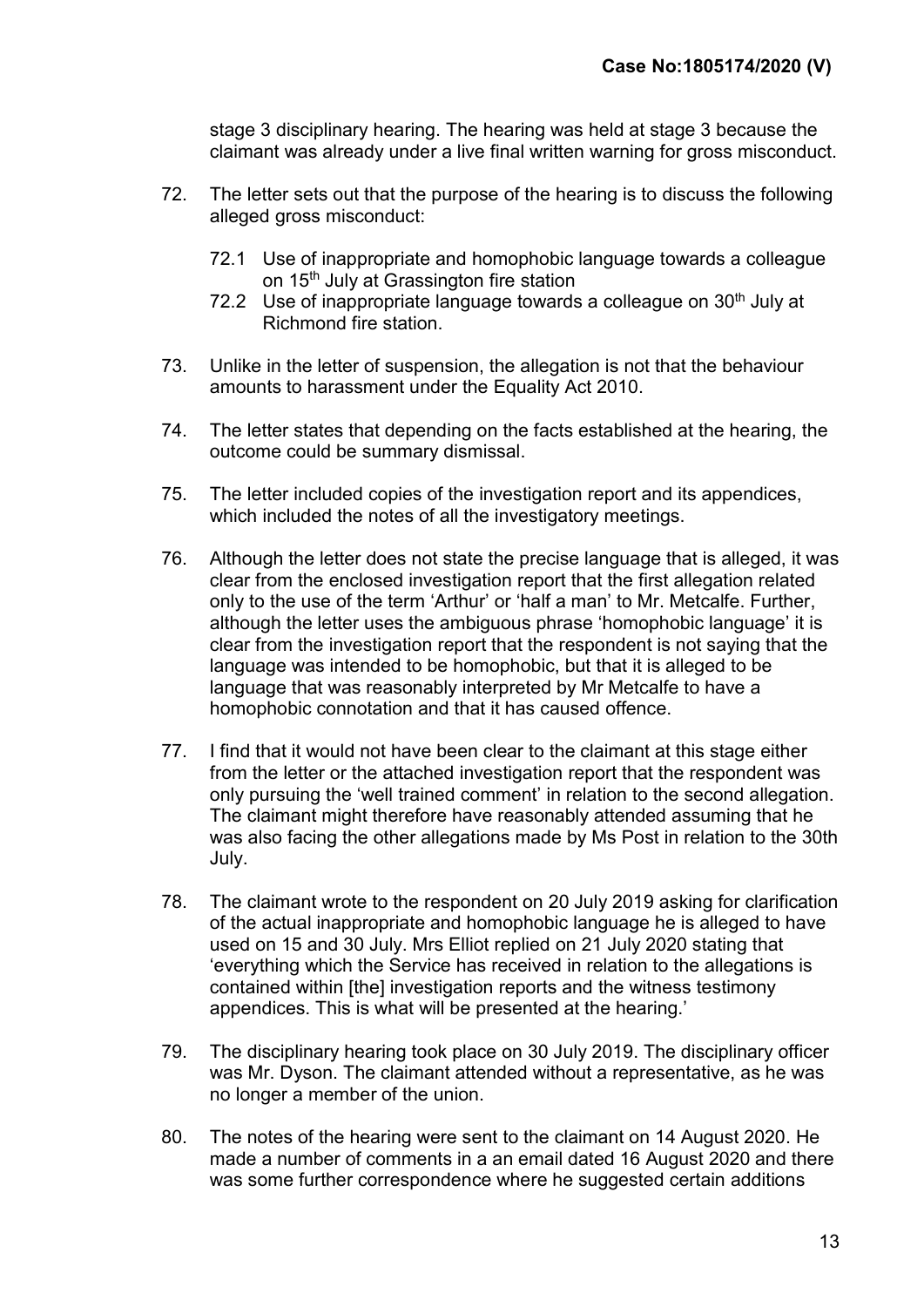and amendments. I have taken these into account when making findings about what happened at the disciplinary hearing.

- 81. In relation to the first allegation, Mr. Blades set this out clearly at the start of the meeting. I find that the precise allegation was made clear to the claimant, and it should have been clear to him that he was not being accused of saying 'you bent bastard'.
- 82. The claimant was then given the opportunity to ask questions of Mr. Blades and to respond. The claimant stated that he had said 'Arthur, do you want a cup of tea.' It was banter as he had known Mr. Metcalfe as a friend/colleague for 16 years. He said 'Arthur' because Mr. Metcalfe is half the size of him. He has never said half a man as a derogatory comment.
- 83. In relation to the second allegation the respondent sets out the details of the allegations made by Ms Post. It is not made clear to the claimant that the allegation is limited to the 'well-trained' comment, and he gives his version in relation to all the allegations made by Ms Post.
- 84. The claimant was given the opportunity to set out his position in relation to the second allegation. He states in relation to the 'you're well trained' comment that, 'I did say I could have said it but could not remember'. He states that Ms Post was not offended. He asks why the recording has not been obtained and states that he would hold his hands up if he did say that but he does not remember. If he said 'you've got her well trained' he would have said it in a complimentary way. He referred to a definition of welltrained from Google. He is asked if he said she was well trained to answer the phone and his reply is recorded as, 'I do not know if I said it but if I said this given the Google definition would have meant it in that way'.
- 85. He says that he did not say 'silly bitch' and has three statements to testify that. The claimant provided witness statements from Mr. Haswell, Mr. Petty and Mr. Fagg relating to the allegation on 30 July 2019. The statements broadly support the claimant's version in relation to the earlier conversation with Ms Post. They do not deal with the allegation in relation to what happened when Ms Post answered the telephone. I accept that these were taken account of by Mr. Dyson when reaching his decision.
- 86. The claimant was given the opportunity to question Mr. Metcalfe and Ms Post.
- 87. The meeting adjourned for just over an hour for Mr. Dyson to reach a decision. Mr. Dyson took the decision to summarily dismiss the claimant. After the adjournment Mr. Dyson gave his decision to the claimant by reading from a document entitled 'Disciplinary Hearing Manager's Summary of Outcomes' ('the Summary' - p 191 of the bundle).
- 88. I would not expect this document to contain all the matters that Mr. Dyson took account of in reaching his decision. It is a summary of the outcome, not a complete record of his reasoning. The outcome was confirmed by letter dated 4 August 2020.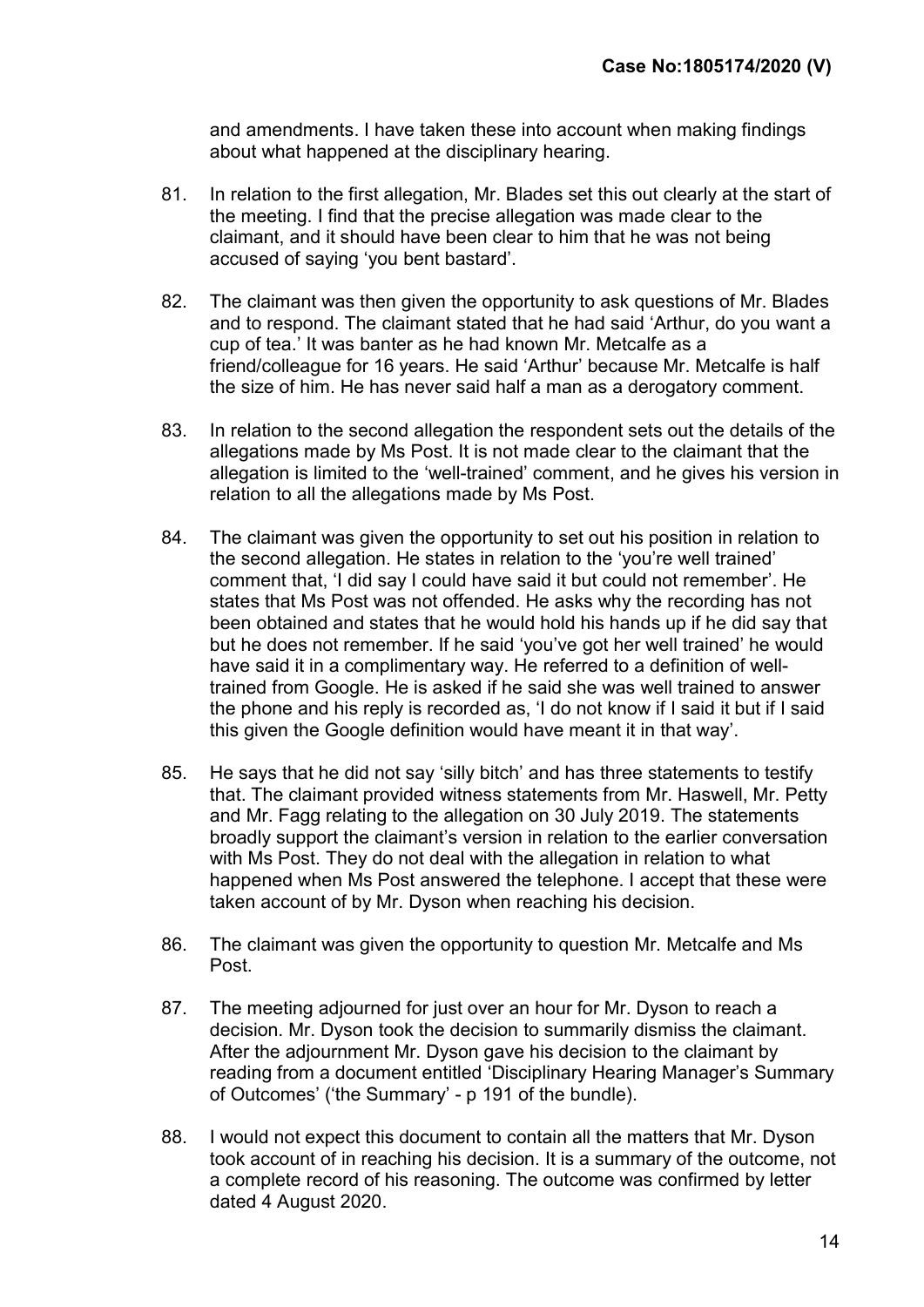- 89. Taking into account the contents of the Summary, the contents of the letter dated 4 August 2020 and the evidence given by Mr. Dyson at the tribunal I find that his reasons for dismissal were as follows.
- 90. In relation to the first allegation, Mr. Dyson found that the claimant had used the term 'Arthur' which meant 'half a man' to refer to Mr. Metcalfe. He made this finding because the claimant had admitted that he had used the term 'Arthur'. He found that the claimant had used the term in 'banter' to a colleague to describe his height because he could not use terms such as 'dwarf or stumpy. He found that this did not demonstrate self-improvement after his previous written warning for inappropriate language and that it did not demonstrate understanding in relation to dignity at work and inappropriate use of language. He found that the language was reasonably considered to have an effect on Mr Metcalfe that was degrading, whether it was intended or not.
- 91. The finding that the language was reasonably considered to have an effect on Mr. Metcalfe that was degrading must, in the light of the evidence given by Mr. Metcalfe and the overall finding that the language was homophobic, be a finding that it was reasonably considered to be degrading because it was seen as referring to his sexuality. This is the basis upon which Mr. Metcalfe says he was upset. He did not, at the time, consider it a reference to his height (although he later accepted that it could have been a reference to his height).
- 92. Further, when considering the respondent's reason for dismissal I am not limited to considering the contents of the documents. I can take account of evidence at the tribunal relating to the respondent's reasoning at the time. Mr. Dyson's evidence at the tribunal was that he took account of the fact that both Mr. Metcalfe and Scot Wilson considered this to be a homophobic comment.
- 93. In relation to the second allegation, it is clear from the Summary that the finding only relates to the 'well-trained' comment: Mr. Dyson states that the claimant 'could not decide if he made the comments in the second allegation' and refers to the quotation relied on by the claimant from Google in relation to 'well-trained'. In Mr. Dyson's witness statement, it is clear that he only took account of the 'well-trained' comment. At para 13 he states 'in relation to Firefighter Post's complaint, he stated he "could have said it" and states that if the claimant had not said the comment, Mr. Dyson felt that he would have ardently defended the position. He then goes on to consider the claimant's understanding of the appropriateness of this particular comment. It is also made clear at para 47 of the witness statement that his findings only relate to the 'well-trained' comment.
- 94. Under cross-examination Mr. Dyson also stated that 'the outcome was based on well-trained'. In re-examination and questioning by the tribunal, Mr. Dyson's evidence was a little confusing in relation to the effect, if any, of the 'silly bitch' allegations on his decision to dismiss. However, when asked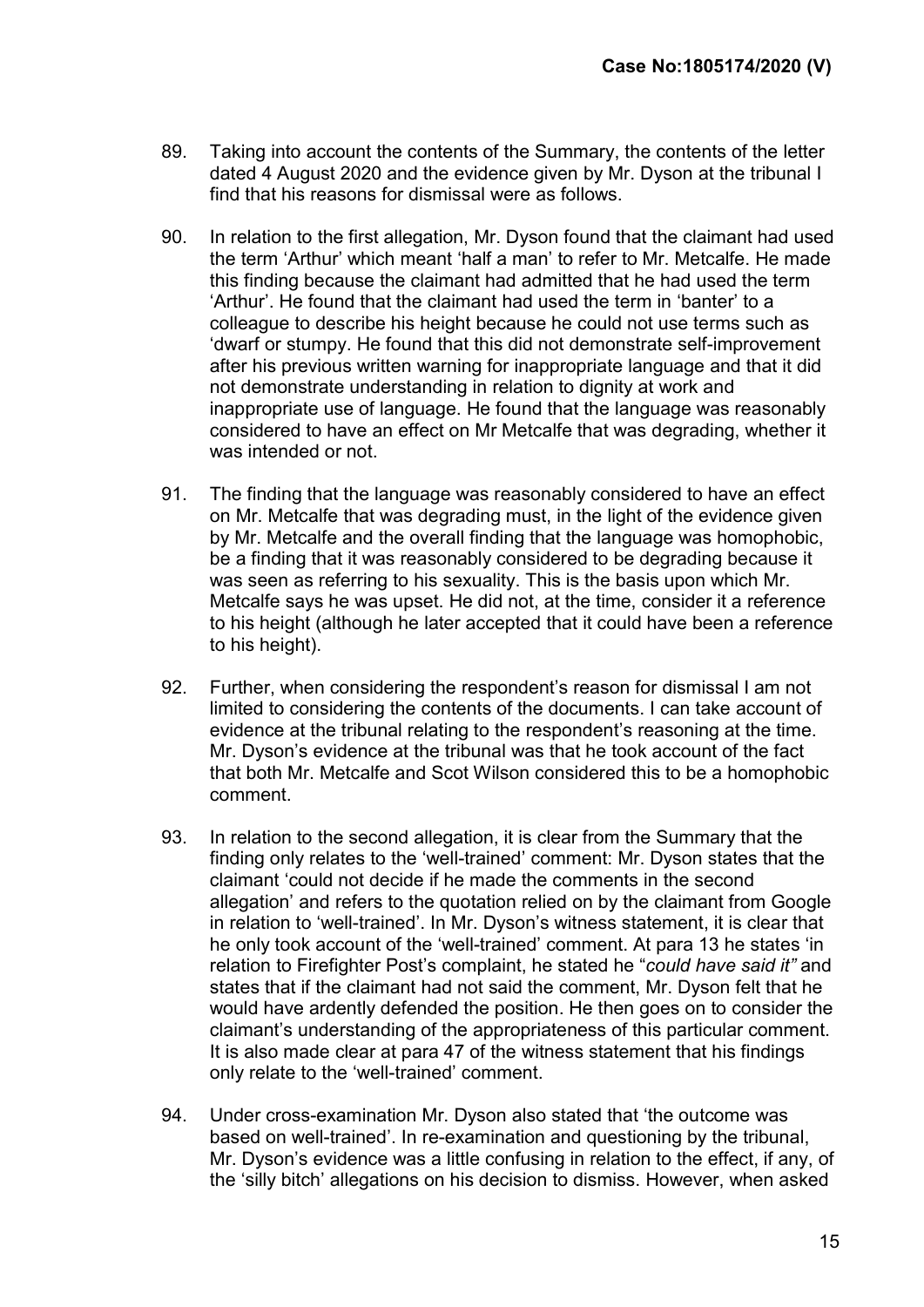specifically what part, if any, the 'silly bitch' comment played in his decision he replied 'nothing there'.

- 95. Looking at his evidence overall, including the documentary evidence created contemporaneously and the evidence given to the tribunal, I find that the decision to dismiss was taken on the basis of the well-trained comment, and not on the basis of the other comments alleged to have been made that day.
- 96. In relation to that comment Mr. Dyson concluded that the comment had been made. He also took account of the fact that during the disciplinary hearing, the claimant had referred to a quotation from Google which defined 'well-trained', and said that if he had said it, it would have been complimentary. Mr. Dyson thought that this was evidence of the claimant's views of female colleagues and a lack of insight into appropriateness and how his language impacts or could impact others.
- 97. Although the Summary states that Mr. Dyson concluded that both comments were reasonably considered to have a degrading effect, I accept his evidence that this was a reference to the effect on Mr. Metcalfe and that he should have separated this out in the Summary. Although Ms Post was not offended, Mr. Dyson found that the comment was unacceptable and inappropriate.
- 98. Mr. Dyson decided that the claimant should be summarily dismissed. The Summary records that the claimant has a live warning for gross misconduct.

#### Summary of findings of fact on the reason for dismissal

99. In summary, taking into account the above, I find on the balance of probabilities that the set of facts or beliefs held by Mr. Dyson which caused him to dismiss the claimant were:

## In relation to the first allegation

- 99.1 The claimant had used the term 'Arthur' or 'Half a man' to refer to Mr. Metcalfe.
- 99.2 This was intended to refer to Mr. Metcalfe's height.
- 99.3 The claimant did not think this was inappropriate.
- 99.4 Mr Metcalfe had reasonably considered this to be a reference to his sexuality and had been offended and upset.
- 99.5 The comment was reasonably considered to have had a degrading effect.
- 99.6 The fact that the claimant had used the term in 'banter' to a colleague to describe his height because he could not use terms such as 'dwarf or stumpy' did not demonstrate self-improvement after his previous written warning for inappropriate language and it did not demonstrate understanding in relation to dignity at work and inappropriate use of language.

## In relation to the second allegation

99.7 The claimant used the phrase 'you've got her well trained' when Ms Post answered the telephone.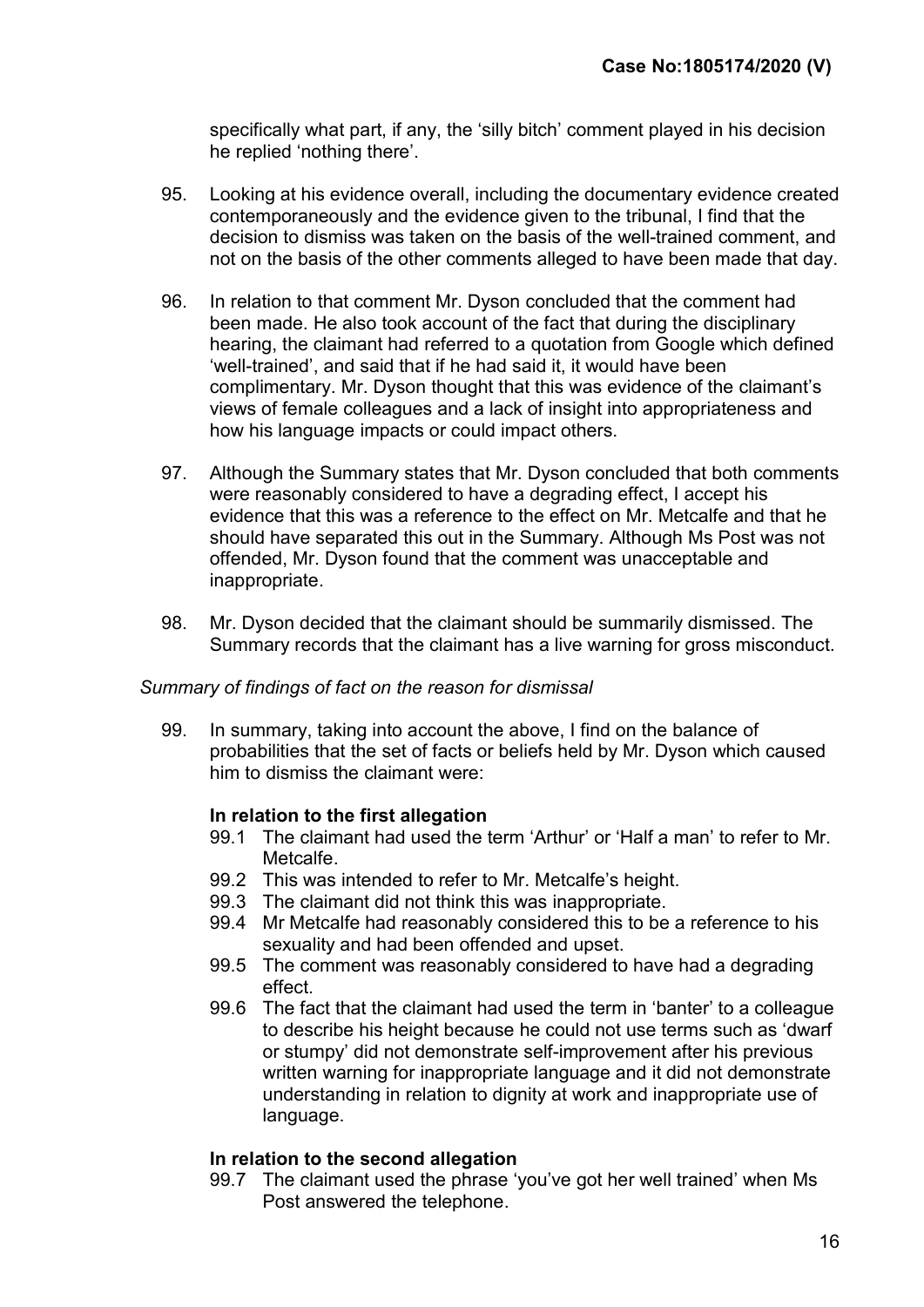- 99.8 The claimant did not appreciate that this language was inappropriate and stated that, if he said it, it would have been complimentary. This was evidence of the claimant's views of female colleagues and a lack of insight into the inappropriateness of language and how his language impacts or could impact others.
- 99.9 Although Ms Post was not offended, the comment was inappropriate.

#### In relation to both allegations

- 99.10 That the claimant breached the Respondent's Code of Conduct, Bullying and Harassment policy and organisational values.
- 99.11 At the time of both incidents the claimant was under a final written warning for inappropriate behaviour and harassment in breach of the respondent's Bullying and Harassment policy
- 100. On the balance of probabilities I find that the allegations of 'bent bastard' and the other allegations made in relation to 30 July did not form part of the reason for dismissal.

#### Appeal

- 101. On 16 August 2020 the claimant requested the recording of the call on 30 July 2019. The claimant appealed his dismissal by letter dated 21 August 2021. He submitted a character reference from Robin Gudgeon.
- 102. The appeal had to be heard by the North Yorkshire Police Fire and Crime Commissioner ('the Commissioner'). In the week commencing 31 August 2020 Ms Elliot notified the Commissioner verbally that the claimant had submitted an appeal.
- 103. The Commissioner wrote to the respondent setting out the next steps on 11 September 2020. This letter sets out that the appeals process and panel members had to be confirmed with the FBU and the FOA who had been consulted on the previous process and panel membership. This may have caused some delay, although there is no clear explanation as to why a month passed before a meeting was arranged on 12 October 2020 between the respondent and the Commissioner to finalise the arrangements for the appeal.
- 104. Once the Commissioner had received the appeal, they wrote to the claimant by letter dated 23 October 2020 stating that they were working on the preparatory steps and would write to the claimant to outline the process within 14 days. In early November the Commissioner began to arrange a suitable date in taking into account the availability of panel members, the hearing was then fixed for 1 December 2020. It is unclear to me why available dates could not have been identified and the hearing date fixed at an earlier stage.
- 105. The appeal took place on 1 December 2020. Thomas Thorp was the appeal manager. The appeal panel consisted of the appeal manager and two independent advisors (the independent adjudicator for the Commissioner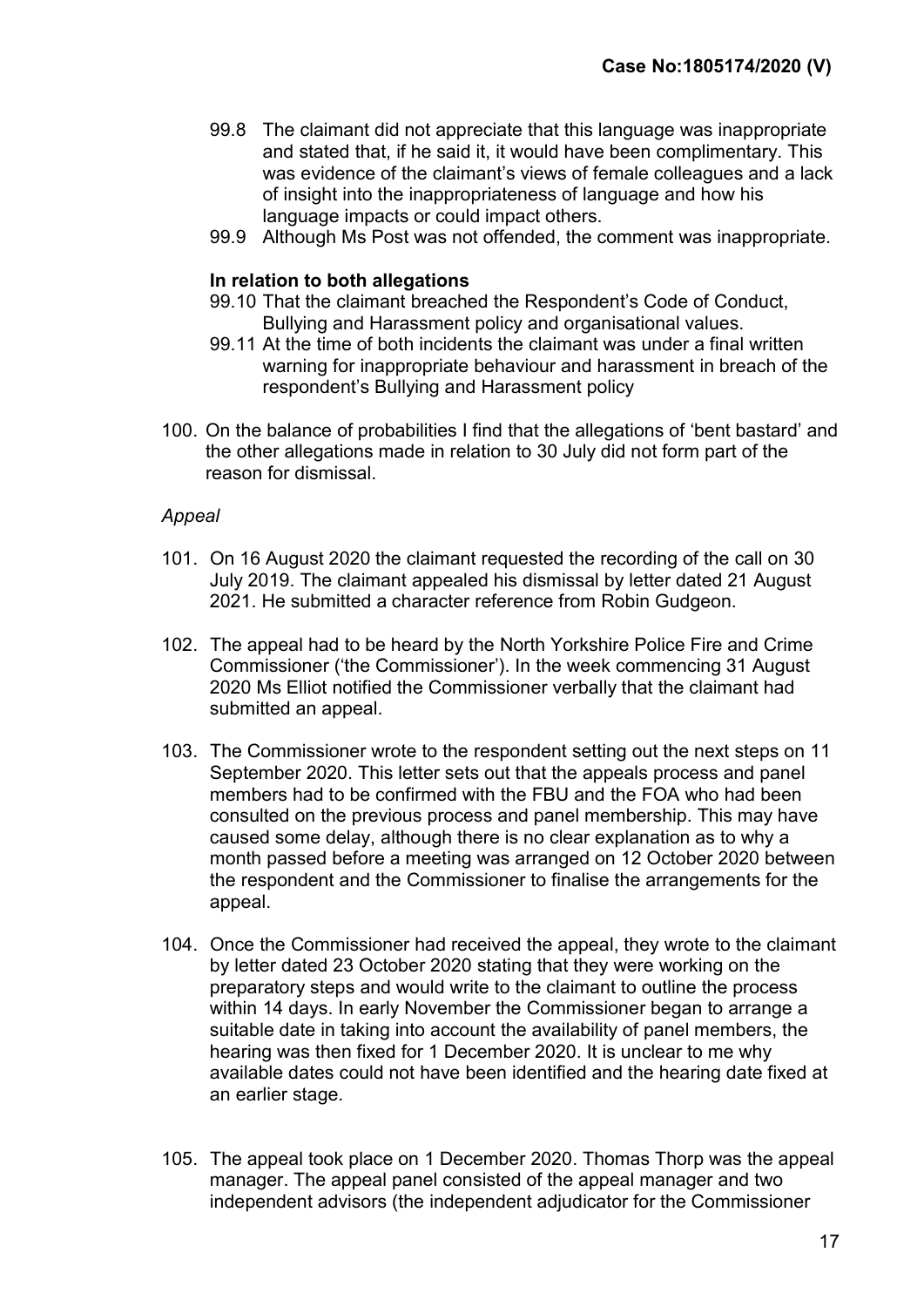and the Head of Human Resources for the Humberside Fire and Rescue Service).

106. The appeal manager had before him two additional pieces of evidence. The first was the recording of the call on 30 July 2019. The transcript of the relevant part of the call is as follows:

FF S Post: (call answered) Richmond Fire station Control: Hello there, it's Mick in control, Easingwold and Boroughbridge can do FF S Post: (at the same time as above) I heard that I can do two things at once yeah.

- 107. The claimant also provided an additional statement by Mr. Fagg which stated that he was able to provide new evidence since he now knew exactly what the claimant was accused of saying. He states that at no point did he hear the claimant use the phrase 'you're not like that silly bitch from Tadcaster' or discuss the situation he was involved in with another firefighter. He also states that when a firefighter answered the telephone, at not point did the claimant say 'you've got her well trained'.
- 108. Although the appeal panel decided to conduct the hearing as a review rather than a rehearing, they considered both these pieces of additional evidence into account, and decided that they did not change the balance of probabilities in relation to what was said.
- 109. In summary the appeal panel upheld the decision of Mr. Dyson.

#### The tribunal's findings on the conduct of the claimant

- 110. These are the tribunal's findings of fact as to what happened on the 019 on the balance of probabilities. These findings are not relevant to liability for unfair dismissal. They are only relevant to any potential deductions for conduct or contributory fault and to the wrongful dismissal claim.
- 111. I find on the balance of probabilities that the claimant called Mr Metcalfe 'Arthur' on 15 July 2019. This was intended and taken to mean 'half a man'. The claimant intended it to be reference to Mr Metcalfe's height. I do not accept that the claimant had been using this nickname since before Mr Metcalfe had been open about his sexuality. I make this finding on the basis that it is entirely inconsistent with the statement from Mr Metcalfe, who refers to being 'taken back' by the statement, to this being the first time that this has happened and to the fact that he was upset and felt low and empty as a result. Further, Scot Wilson's reaction to the statement is more consistent with it having been the first time this term was used.
- 112. I accept that it was reasonable to interpret this as a reference to Mr Metcalfe's sexual orientation and reasonable to take offence. It appears obvious to me that 'half a man' might be interpreted by a gay man as an offensive comment on their sexual orientation. In my view the claimant ought also to have appreciated that.
- 113. I find on the balance of probabilities that the claimant did say 'you've got her well trained' in reference to Suzanna Post when she answered the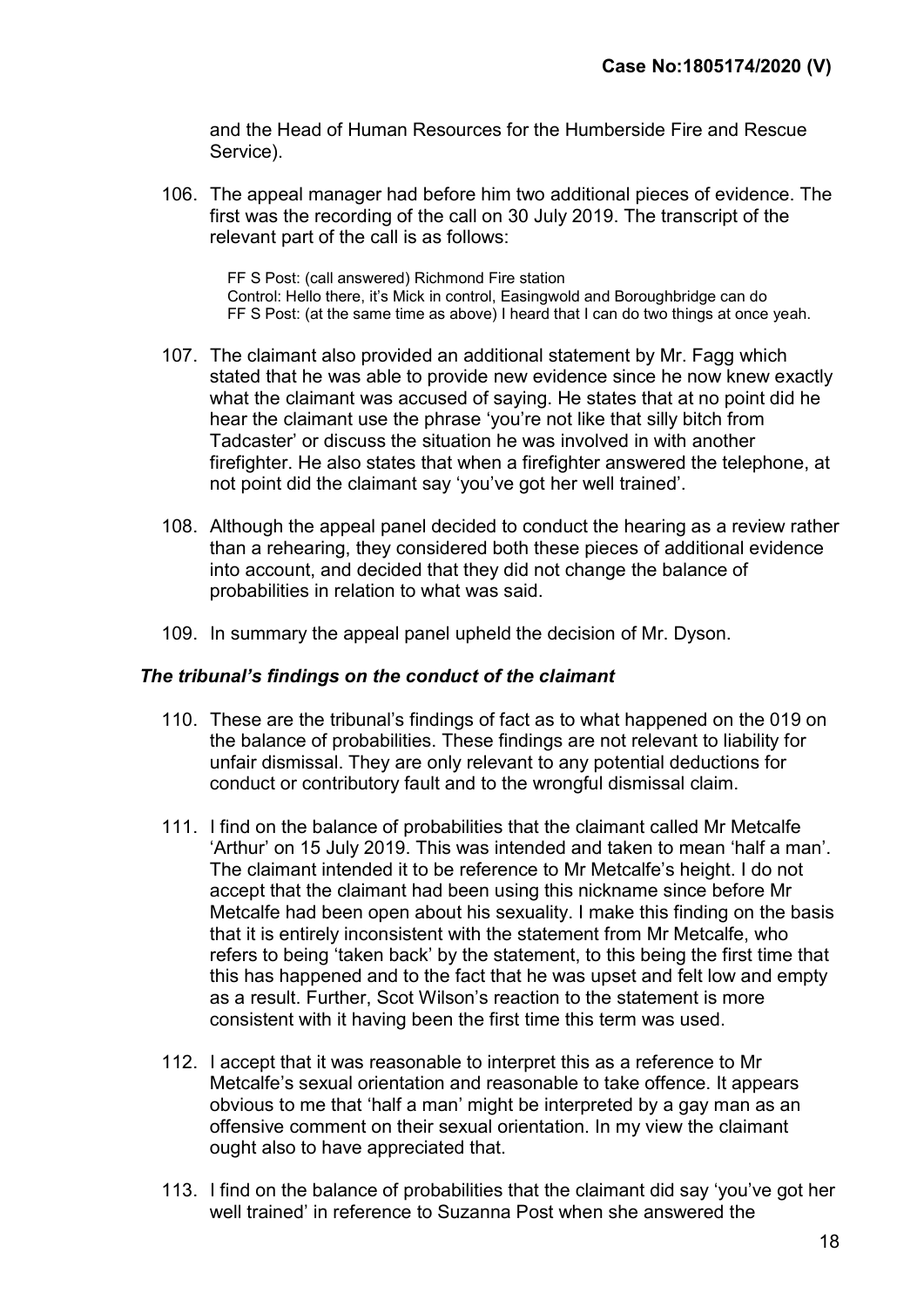telephone. I take account of the fact that the response Ms Post says she gave was captured by the recording. This supports her version of events. It is also supported by Mr. Cockerham's evidence. The claimant denied saying those words in the tribunal hearing. However at the time he stated that he might have said them, in contrast to the vehement denials of the other allegations.

114. In my view saying 'you've got her well trained' was probably intended to be a light hearted comment. However it belittles the female colleague who has answered the phone. It carries connotations of being a 'well-trained' pet. It is not appropriate to make this sort of joke in a working environment. It is clearly not a genuine reference to the quality of the training that she has received and the claimant is either being disingenuous when he claims that it would have been complimentary or he is seriously lacking in insight.

## The law

#### Unfair Dismissal

- 115. The employer must show a potentially fair reason for dismissal within section 98 of the Employment Rights Act 1996. The Respondent relies upon conduct within section 98(2)(b).
- 116. Section 98(4) of the Employment Rights Act 1996 requires the Tribunal to determine whether the Respondent acted reasonably or unreasonably in treating that reason as sufficient reason for dismissal in accordance with equity and the substantial merits of the case.
- 117. Guidance on questions to be answered in a conduct unfair dismissal case is found in the case of BHS -v- Burchell [1978] IRLR 379: (1) Did the employer genuinely believe that the employee had committed the act of misconduct? (2) Was such a belief held on reasonable grounds? And (3) at the stage at which it formed the belief on those grounds, had the employer carried as much investigation as was reasonable in all the circumstances of the case?
- 118. In an unfair dismissal case it is not for the Tribunal to decide whether or not the Claimant is guilty or innocent of the alleged misconduct. Even if another employer, or indeed the tribunal, may well have concluded that there had been no misconduct or that it would have imposed a different sanction, the dismissal will be fair as long as the Burchell test is satisfied, a fair procedure is followed and dismissal falls within the range of reasonable responses.
- 119. The test for the range of reasonable responses is not one of perversity but is to be assessed by the objective standards of the reasonable employer rather than by reference to the Tribunal's own subjective views, Post Office –v- Foley, HSBC Bank Plc –v- Madden [2000] IRLR 827, CA. There is often a range of disciplinary sanctions available to a reasonable employer. As long as dismissal falls within this range, the Tribunal must not substitute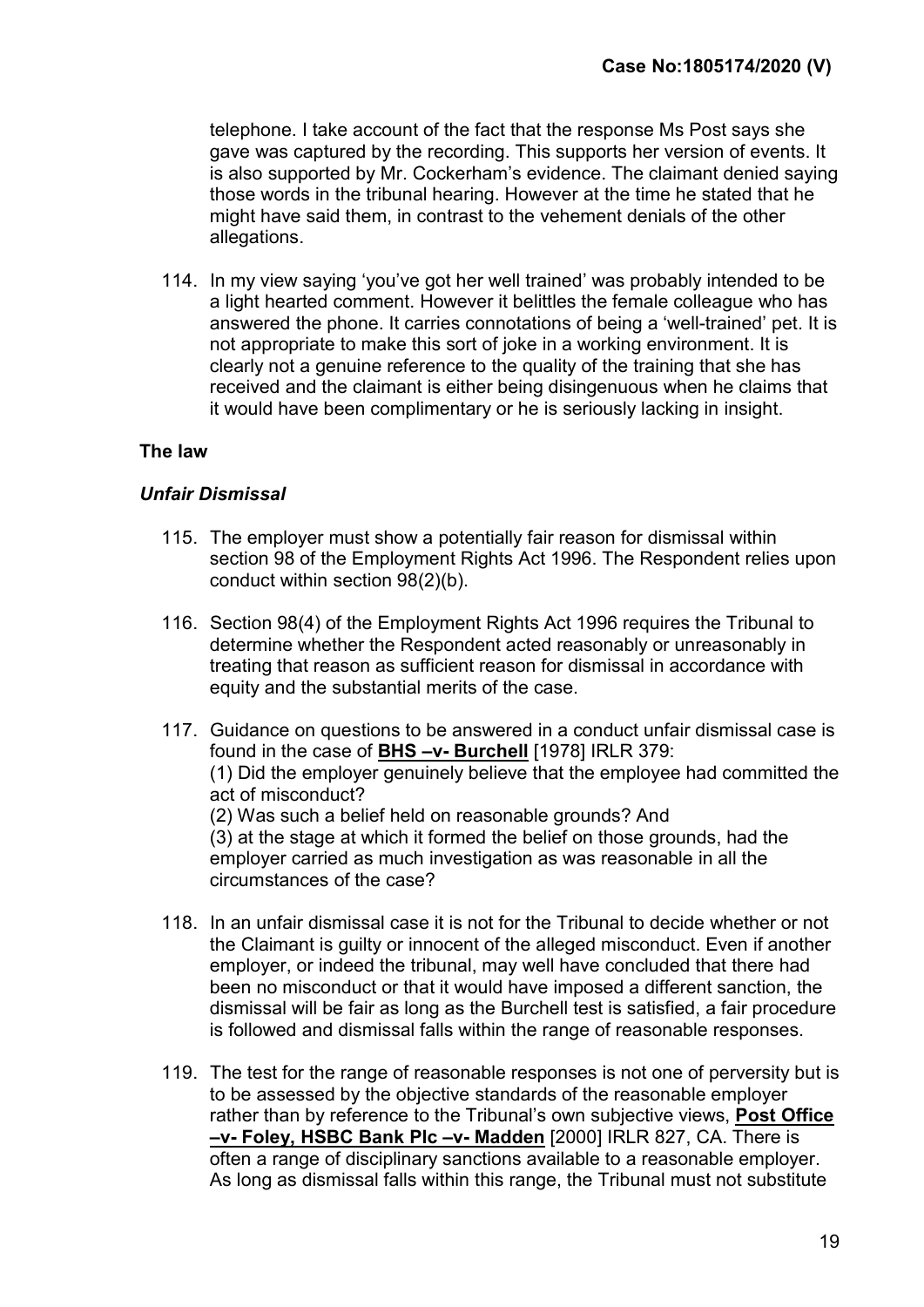its own views for that of the employer, London Ambulance Service NHS Trust v Small [2009] IRLR 563.

- 120. The employer will normally not act reasonably unless he investigates the complaint of misconduct fully and fairly and hears whatever the employee wishes to say in his or her defence, or in explanation or mitigation. In the case of Alexander v Brigden Enterprises Ltd [2006] IRLR 422, the EAT held that the employee had to be given 'sufficient detail of the case against them to enable them properly to put his side of the story'.
- 121. The need to apply the objective standards of a reasonable employer, applies as much to the adequacy of an investigation as it does to other procedural and substantive aspects of the decision to dismiss, see Sainsbury's Supermarkets Limited v Hitt [2002] IRLR 23, CA. The extent of investigation reasonably required will depend, amongst other things, upon the extent to which the employee disputes the factual basis of the allegations concerned.
- 122. In determining whether an employer carried out such investigation as was reasonable in all the circumstances, the relevant circumstances include the gravity of the charges and their potential effects upon the employee.
- 123. In deciding whether the dismissal was fair or unfair, the tribunal must consider the whole of the disciplinary process. If it finds that an early stage of the process was defective, the tribunal should consider the appeal and whether the overall procedure adopted was fair, see Taylor -v- OCS Group Limited [2006] IRLR 613, CA per Smith LJ at paragraph 47.
- 124. The Tribunal must have regard to the ACAS Code of Practice which sets out basic principles of fairness to be adopted in disciplinary situations, promoting fairness and transparency for example in use of clear rules and procedures. This includes the requirement that employers carry out necessary investigations to establish the facts of the case.
- 125. If a dismissal is unfair due to procedural failings but the appropriate steps, if taken, would not have affected the outcome, this may be reflected in the compensatory award, Polkey v A E Dayton Services Ltd [1987] IRLR 503, HL. This may be done either by limiting the period for which a compensatory award is made or by applying a percentage reduction to reflect the possibility of a fair dismissal in any event. The question for the Tribunal is whether this particular employer (as opposed to a hypothetical reasonable employer) would have dismissed the Claimant in any event had the unfairness not occurred.

## The ACAS Code

126. Paragraph 4 of the Code provides:

- Employers and employees should raise and deal with issues promptly and should not unreasonably delay meetings, decisions or confirmation of those decisions.
- Employers and employees should act consistently.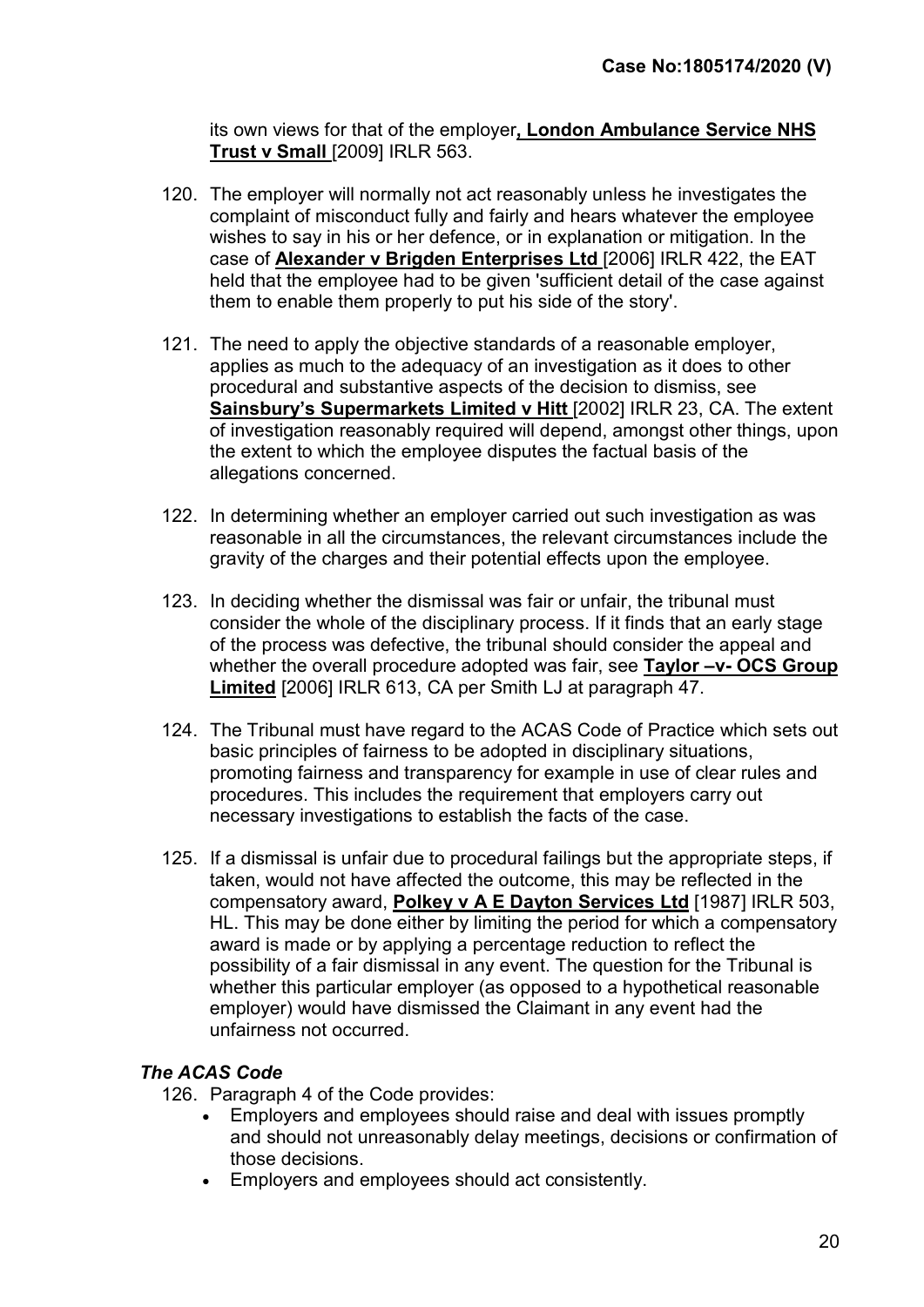- Employers should carry out any necessary investigations, to establish the facts of the case.
- Employers should inform employees of the basis of the problem and give them an opportunity to put their case in response before any decisions are made.
- Employers should allow employees to be accompanied at any formal disciplinary or grievance meeting.
- Employers should allow an employee to appeal against any formal decision made.

## Conduct and contributory fault

- 127. A tribunal may reduce a basic award where it considers that any conduct of the complainant before the dismissal (or, where the dismissal was with notice, before the notice was given) was such as it would be just and equitable to reduce or reduce further the amount of the award to any extent. (s 122(2) ERA 1996).
- 128. Where the tribunal finds that the dismissal was to any extent caused or contributed to by any action of the complainant, the tribunal shall reduce the amount of the compensatory award by such proportion as it considers just and equitable (s123(6) ERA 1996).

## Wrongful dismissal

129. In a wrongful dismissal claim, the question for the tribunal is whether or not the claimant was guilty of gross misconduct.

#### Application of the law to the facts

#### What was the reason or principal reason for dismissal and was it potentially fair?

- 130. When determining the reason for dismissal I must decide what were the set of facts known to the respondent, or beliefs held by the respondent, which caused it to dismiss the claimant.
- 131. The reason given at the time is evidence of the reason for dismissal but is not determinative. An employer may, for example, describe his reasons wrongly at the time through some mistake of language or law. The reason does not have to be correctly labelled at the time of dismissal: the employer can rely on the reason in fact for which he dismissed the employee.
- 132. The reason for dismissal as I have found it is set out above under findings of fact. This is a potentially fair reason for dismissal (conduct), and I accept on the basis of the evidence that he had an honest belief in that reason.

#### Did Mr. Dyson have reasonable grounds for that conclusion?

The first allegation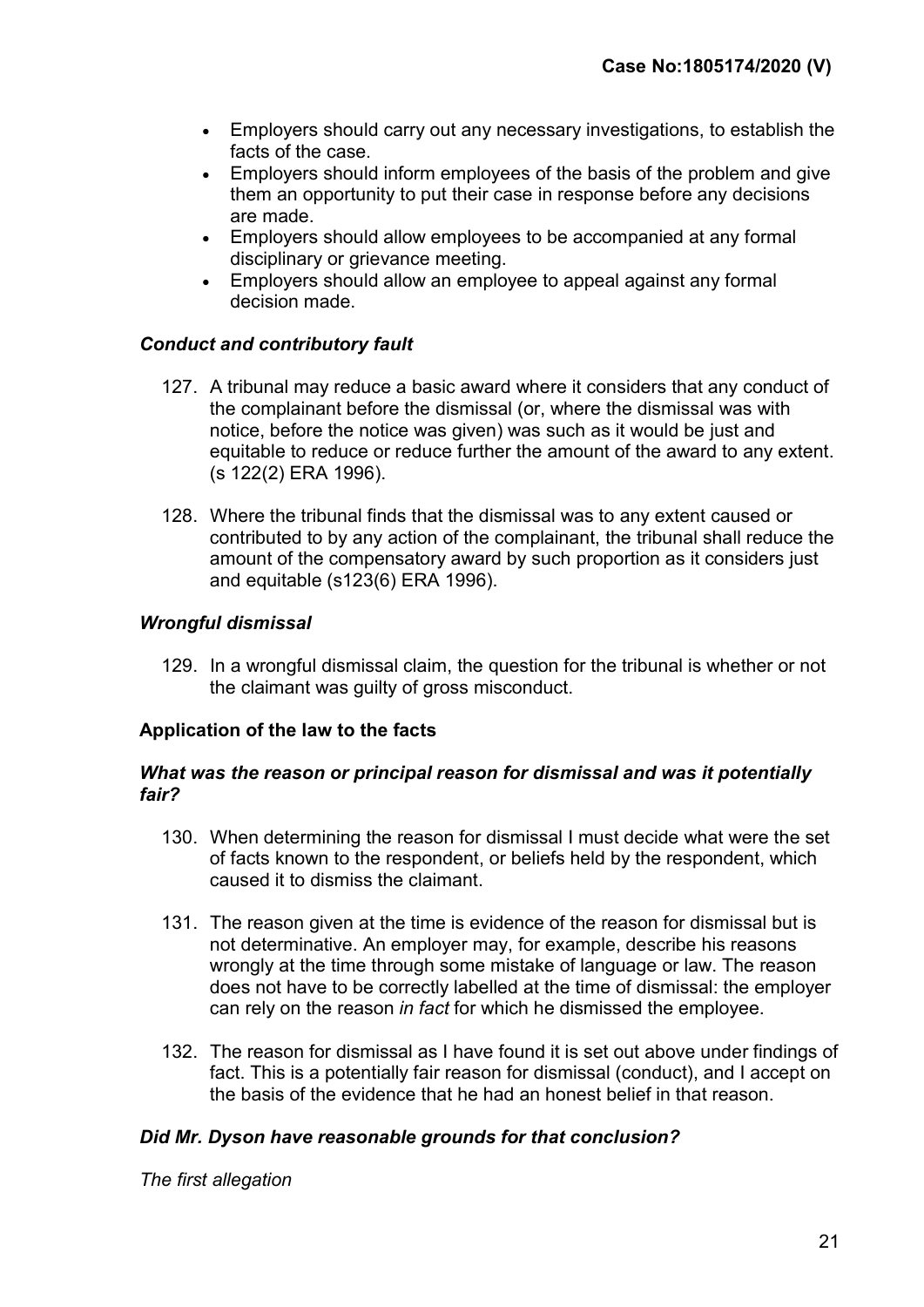- 133. The claimant accepted that he had used the term 'Arthur' to refer to Mr. Metcalfe which meant 'half a man'. The claimant's evidence was that this was a reference to height and he did not think it was inappropriate.
- 134. In relation to whether or not Mr. Metcalfe reasonably considered this to be a a reference to his sexuality, Mr. Dyson had before him the evidence from Mr. Metcalfe including his statements that this was how he had honestly interpreted it, that he was a bit taken aback when he heard it, that this was the first time it had happened during his employment with the respondent, that he had felt empty and very low and that he appeared upset in the investigatory interview. He also had before him the evidence from Scot Wilson who said that he believed the comment was due to JM's openness about being gay, that he recalled thinking "that's a bit close to the bone". that he could see why it would offend someone and that he wouldn't want it said to a friend or family member who is gay.
- 135. In contrast to this Mr. Dyson had the evidence from the claimant that he had been using this term of address to Mr. Metcalfe as 'banter' for 14 years and therefore it could not have been taken as a reference to sexuality or caused the level of offence claimed.
- 136. I do not accept that the fact that the initial allegation made by Anna Spragg was not borne out by the evidence of Mr Metcalf nor that Mr Metcalfe's initial complaint was of 20 to 30 seconds of homophobic abuse should have led any reasonable employer to doubt Mr Metcalfe's credibility. It was therefore reasonable for them to accept his evidence that this was the first time that it had happened and that it had had the stated effect.
- 137. It was also reasonable to conclude in the light of Mr Metcalfe's and Mr Wilson's evidence that the comment could reasonably have been taken as a reference to sexuality and therefore could reasonably have had the stated effect. Having concluded that a comment had been made which had been reasonably considered to be a reference to homosexuality and therefore had made Mr Metcalfe feel empty and very low, the respondent had reasonable grounds to describe this as having had a degrading effect.

#### The second allegation

- 138. Mr. Dyson had before him positive evidence from two witnesses who stated that the claimant had said 'you've got her well trained' when Ms Post answered the telephone. The claimant had emphatically denied the other comments alleged to have been made on this occasion, but in relation to this comment he stated, in effect, that he could have said it but he did not remember. On the basis of this Mr. Dyson clearly had reasonable grounds to conclude that the comment was said by the claimant.
- 139. In considering whether or not an employer acted reasonably in dismissing the claimant I must take account of new information that comes to light during the appeal process such as the recording: West Midlands Cooperative Society Ltd v Tipton [1986] ICR 192. The recording provides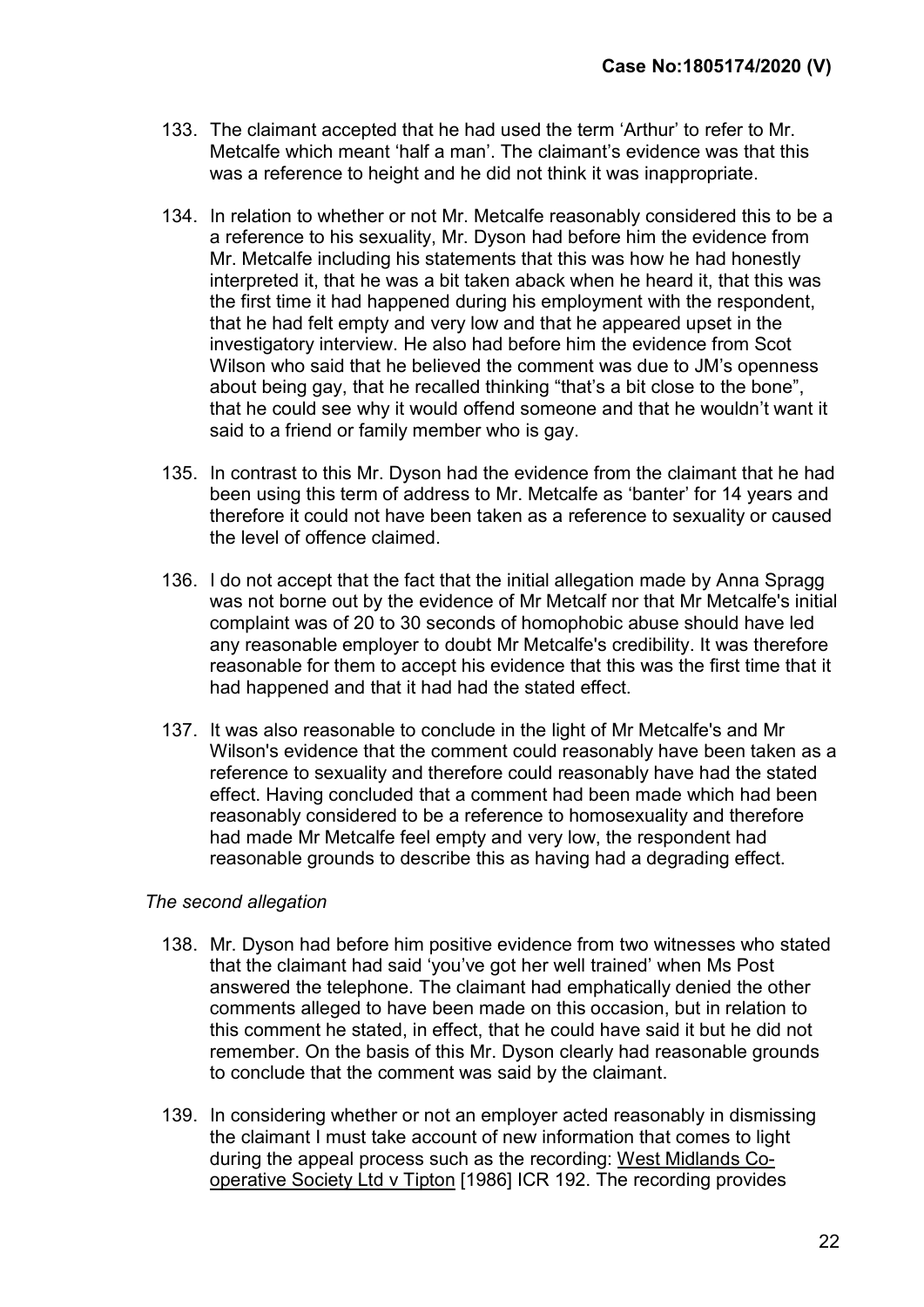further support to Ms Post's version, because it records her response to the comment.

- 140. The claimant also produced a further statement from Mr. Fagg. This statement supports the claimant's case, because it states that when a firefighter answered the telephone, at no point did the claimant say 'you've got her well trained'. However, given the direct and contemporaneous evidence of Ms Post and Mr. Cockerham, supported by the recording, there are still clearly reasonable grounds to conclude that the statement was made.
- 141. The claimant stated in the hearing that if he had said it, it would have been complimentary. The statement had been made in reference to a firefighter answering the telephone. Again, I find that the respondent clearly had reasonable grounds for concluding that this was evidence of the claimant's views of female colleagues and that it demonstrated a lack of insight into the appropriateness of language and how his language impacts or could impact others.
- 142. Although Ms Post's evidence was that 'she wasn't offended as such', she did state that she thought it was inappropriate and unacceptable. Mr. Cockerham stated that he did not think the comment was offensive and Ms Post did not appear offended, but described the comment as having a 'sexist nature'.
- 143. I find that Mr. Dyson had reasonable grounds for finding that the comment was inappropriate, even though Ms Post and Mr. Cockerham had not been offended.

#### Both allegations

- 144. Mr. Dyson concluded that the claimant breached the Respondent's Code of Conduct, Bullying and Harassment policy and organisational values. The respondent did not, and was not required to, conclude that the conduct amounted to harassment under the Equality Act 2010.
- 145. The Code of Conduct provides that other employees will be treated with fairness, openness, equality, respect and dignity.
- 146. Mr. Dyson (and Mr. Blades) were cross-examined about paragraph 4.4 of the bullying and harassment policy. The legal definition of harassment is not straightforward and neither Mr. Dyson nor Mr. Blades are trained lawyers.
- 147. It is clear both under the policy and in Mr. Dyson and Mr. Blades' understanding that behaviour can still be in breach of the policy if it is not intended to be offensive if it was reasonably interpreted as being offensive.
- 148. That is the case in relation to the definition of harassment is in the Equality Act, and that is what is summarised in paragraph 4 of the respondent's bullying an harassment policy. If an act is reasonably considered to have the effect of creating an offensive environment for a person, then, both under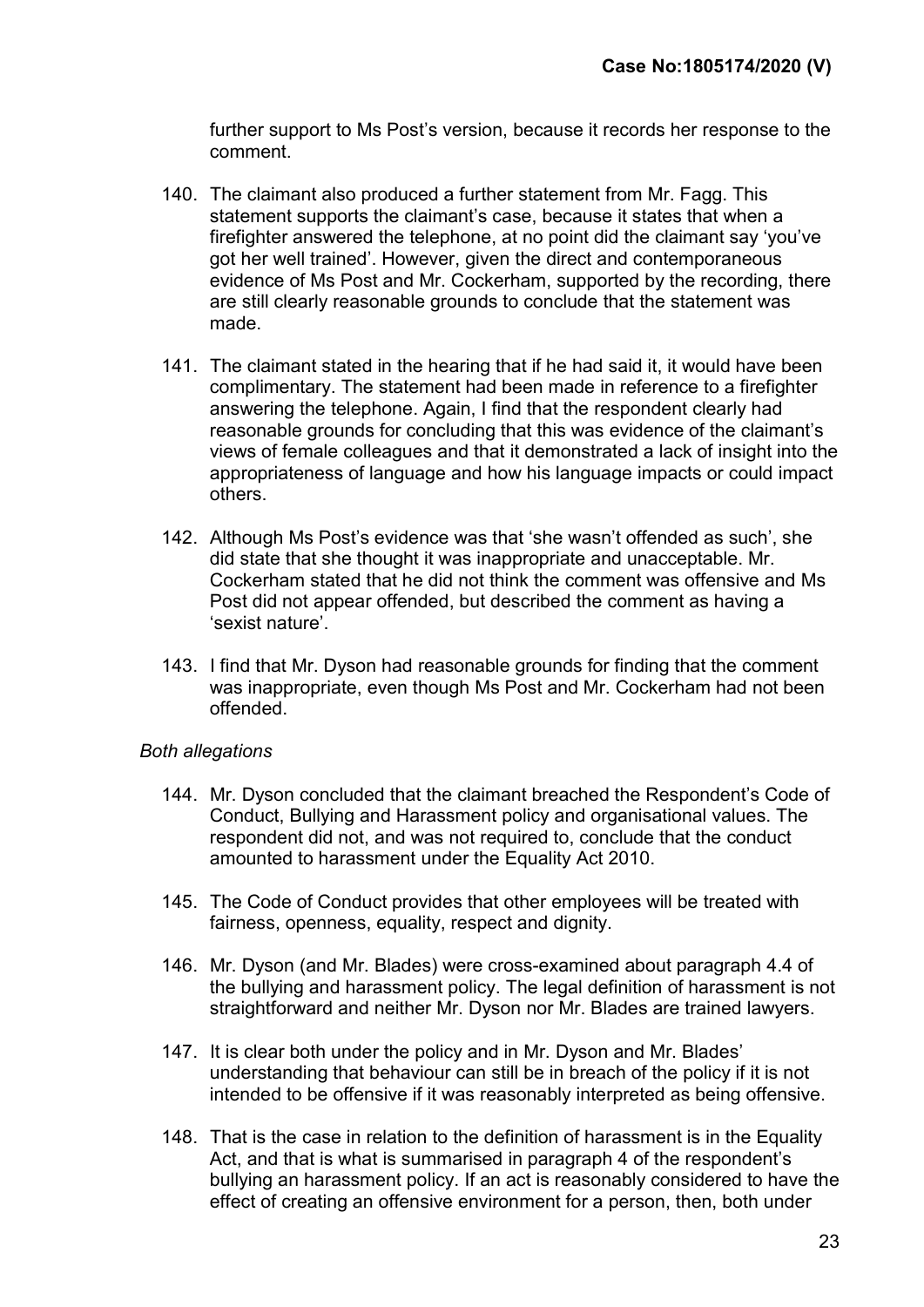the policy and under the Equality Act that act does not have to be repeated, nor does the recipient have to make clear that the act is unwanted.

- 149. Further, harassment as defined in paragraph 4 is not the only behaviour that is in breach of the Bullying and Harassment policy. The respondent was not required to make a finding that the conduct fell within the definition of harassment in the Equality Act. It was not required, for example, to make a finding that conduct was 'related to' a protected characteristic in the legal sense.
- 150. The policy also covers bullying. Examples of unacceptable behaviour given in the policy include, for example, jokes at personal expense, unwanted or inappropriate nicknames and demeaning comments about a person's appearance. These are examples, not an exhaustive list.
- 151. It was well within the band of reasonable responses, in my view, to find that saying 'you've got her well trained' when a female fire fighter answers the telephone was in breach of the policy, even if it was not one of the specific examples set out in that list. Further, it was well within the band of reasonable responses to find that calling someone 'Arthur' meaning 'half a man' which had been reasonably construed as a reference to sexuality was in breach of the policy.
- 152. In the light of the above, Mr. Dyson had reasonable grounds for concluding that the claimant breached the Respondent's Code of Conduct, Bullying and Harassment policy and organisational values.

#### Was the investigation reasonable?

- 153. The claimant states that he was handed the invitation letter on the way into the investigatory meeting. The letter contained no more detail than the letter of suspension in any event, which the claimant had had for some time. I find that it was reasonable to notify the claimant of the broad allegations in advance (in the letter of suspension) and to make clear the precise nature of the allegations during the course of the investigatory meeting. Further, the claimant had the opportunity to submit a written statement to be taken into account in the investigation after he had been made fully aware of the allegations in the meeting and through reading the respondents' notes of the meeting.
- 154. Mr Blitz criticises Mr Blades for the way he conducted the interview with the claimant. He contrasted the notes of the interviews with the witnesses and the open questioning used, with the style adopted in the interview with the claimant. I do not accept that it is inappropriate to have put the specific allegations to the claimant. Although other witnesses can simply be asked what they remember, it is important that the claimant knows what exactly he has been accused of, and that he can given his version. The investigatory interview with the claimant will necessarily include asking him whether he made those comments.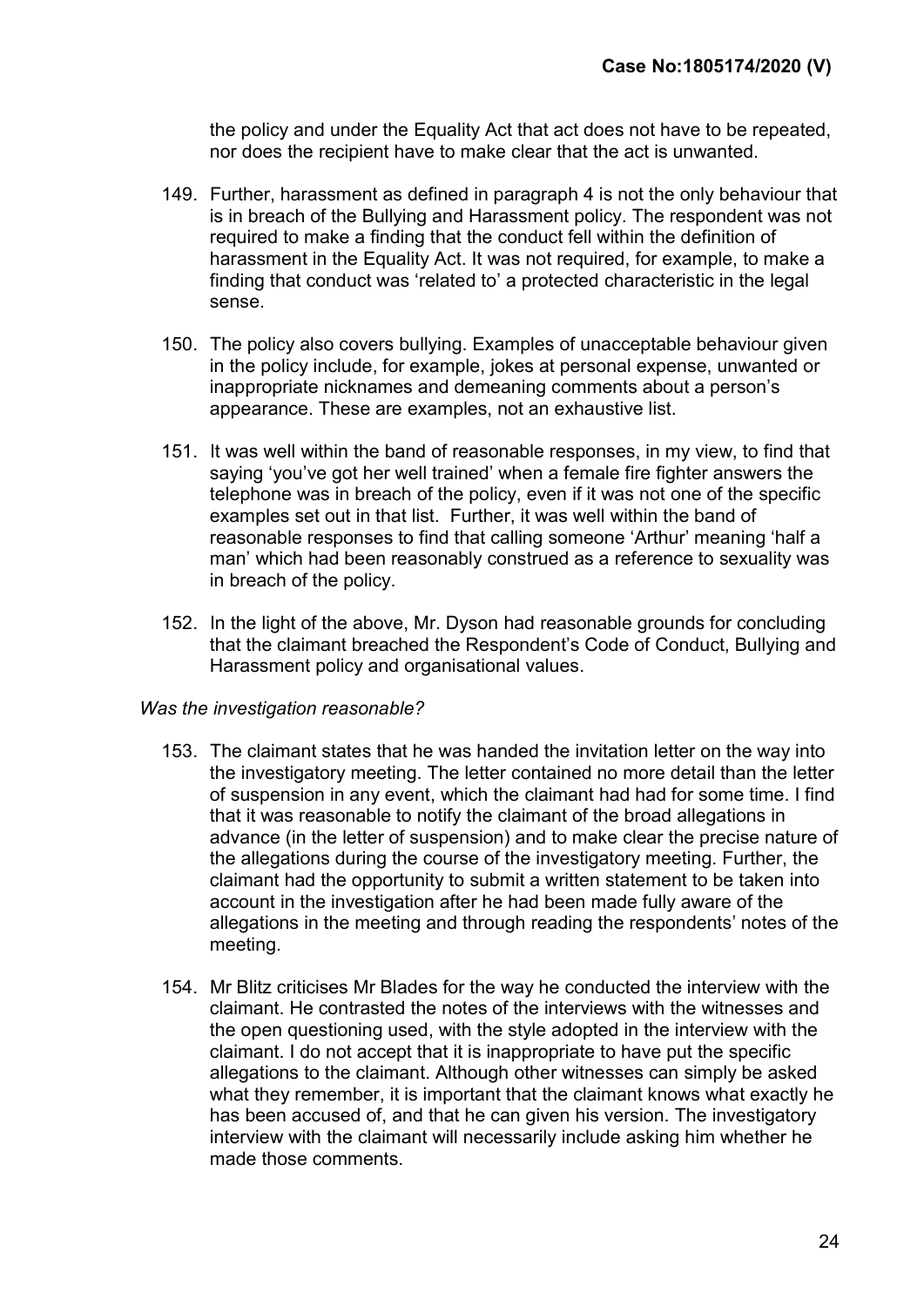- 155. I do accept that there are parts of the notes of the interview which suggest that Mr Blades may have taken this too far on occasion, for example when he is recorded as saying 'You recall being there, Suzanna being there. You made the comment'. However, I take into account the fact that Mr Blades is not a lawyer, and that these are not verbatim notes, so we do not know the precise wording used. Further at this point the claimant had already given his response.
- 156. Overall, I find that the claimant was made aware of the allegations and had the opportunity to give his version of events. The occasional use of a more confrontational approach did not affect the overall fairness of the investigation.
- 157. I do not accept that the way in which the interview was conducted, including the summary on p 124, shows that Mr Blades had already made up his mind before he had completed the investigation.
- 158. I accept that the question of whether or not the claimant has been calling Mr. Metcalfe 'Arthur' for 14 years, since before he was open about his sexuality is relevant to whether or not Mr. Metcalfe reasonably interpreted it as a reference to his sexuality. In the light of the version of events provided by Mr. Metcalfe in the interview ('I was a bit taken back by this'; 'on reflection it was apparent that PS knew he had said something too much' 'this is the first time this has occurred to me since I've been in the first service') and his evidence as to his relationship with the claimant, it was not unreasonable not to interview Mr. Metcalfe again and ask him if the claimant had been calling him 'Arthur' for 14 years.
- 159. I do not accept that it was unreasonable not to get a copy of the recording or interview further witnesses. Ms Post had said that it might have recorded her version. Ms Post and Mr. Cockerham had given positive evidence that it was said. In the investigatory meeting, the claimant, in contrast to his denials of the other comments alleged to have been made on that occasion had accepted that he could have said it. In the written statement submitted after he had had time to reflect, he vehemently denied making the other statements but, again, did not deny this allegation ('If I have said 'you've got her well trained'…). In the light of that evidence it was not unreasonable not to obtain the transcript, or interview further witnesses.
- 160. In relation to the transcript it was in any event obtained before the appeal was determined and was taken account of by the employer. Because it supported Ms Post's version of events (by confirming that she had said what she reported to have said in reply to the comment), it did not change the employer's conclusion. In addition, the claimant produced further statements later in the process, and I have accepted that the respondent took those statements into account. When considering the reasonableness of the procedure I have to take account of the whole process, whether the appeal amounted to a review or a rehearing.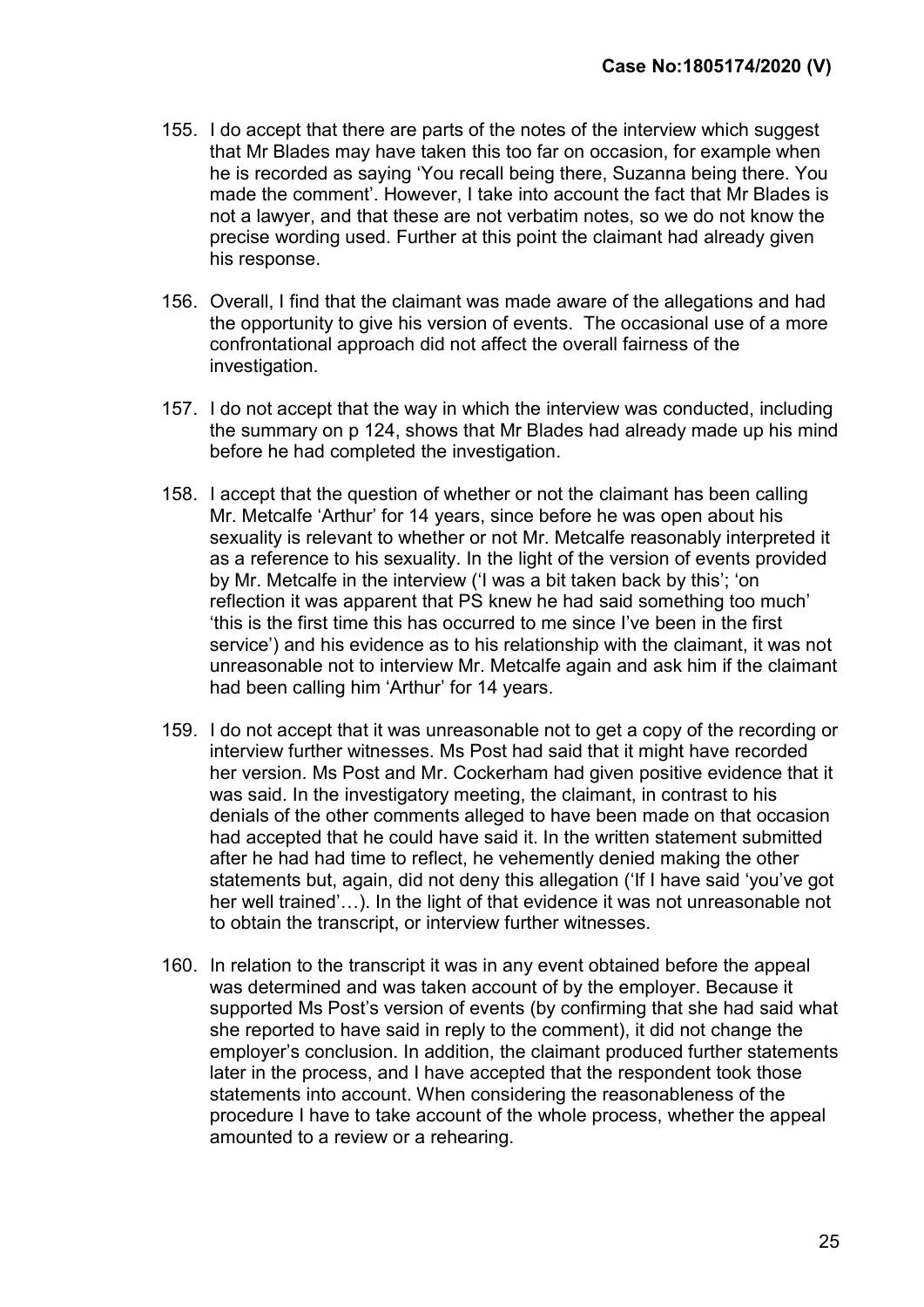- 161. I do not accept that there was any need to interview Jeffrey Richardson, because disciplinary action in relation to the particular comment that he had allegedly witnessed was not being pursued.
- 162. Mr. Blades was cross-examined about paragraph 4.4 of the bullying and harassment policy. I have set out above my views on the relevance of paragraph 4.4 in particular. Mr. Blades investigated and reached conclusions both on what was said, the claimant's intention, the effect on the recipient and on the reasonableness of recipient's perception. This was a reasonable approach.
- 163. Although the investigation began with a number of allegations that were not sustained by the evidence, I am satisfied that Mr. Blades acted reasonably in response to this. I do not accept that his conclusions suggest that he was influenced by the original allegations.
- 164. Further, although Mr. Metcalfe's original email referred to 20-30 seconds of homophobic abuse, which was not borne out by the detail given in the investigatory meeting, given that the claimant accepted that he had made a comment of the nature alleged, I do not accept that Mr. Blades accorded unreasonable weight to Mr. Metcalfe's evidence. Similarly, given that the claimant accepted making the comment for which he was subject to disciplinary action, the fact that there might be an issue of gossip does not affect the reasonableness of Mr. Blades investigation.
- 165. I do not accept that it was prejudicial or unreasonable to refer to the original allegations of saying 'you bent bastard' in the report. The report states that these allegations were inaccurate and they provide context to how the original complaint arose.
- 166. The fact that the claimant alleged that he had been calling Mr. Metcalfe 'Arthur' for a long period, and that he was called Ragger because he 'ragged the machines' is not sufficient, in my view, to suggest that Mr. Blades, or any reasonable investigating officer should have considered the alleged conduct to be a cultural rather than an individual issue and therefore not suitable for disciplinary action.

#### Did the respondent otherwise act in a procedurally fair manner?

167. I have found that it was not made sufficiently clear to the claimant that, certainly by the time of the disciplinary hearing, the respondent was considering disciplinary action arising out of his conduct on 30 July 2019 only in relation to the 'you've got her well-trained' comment. In an ideal world, the respondent would have communicated clearly any specific elements that were no longer being pursued. However, in relation to the allegations for which he was dismissed the case against him was clear, and he had the opportunity to respond in full. Overall, I find that the respondent followed a fair procedure and one which a reasonable employer could have adopted.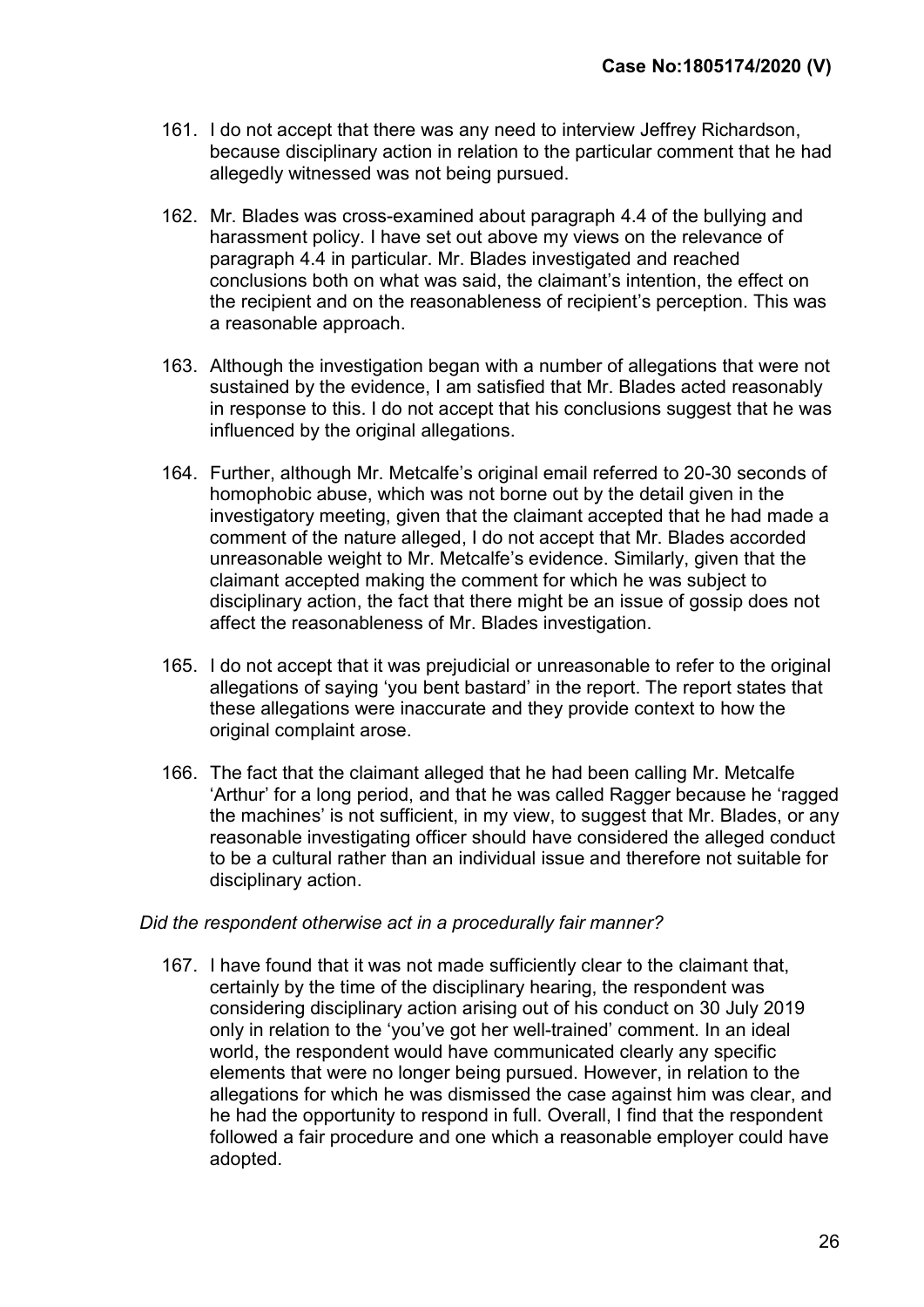- 168. Mr. Blitz made the point in cross-examination and submissions that there seemed to be some confusion as to whether the appeal was a review or a rehearing. There is not always a bright line between the two and I do not place any weight on the particular label which the respondent used. The way in which the appeal was conducted was not, in my view, unreasonable and the panel considered any new evidence which was made available.
- 169. I do not accept that there was unreasonable delay in the investigation. All the interviews had been concluded within about 4 weeks of the allegation being made. Immediately after the investigatory interview with the claimant he requested that the matter be suspended due to ill health. Once he had asked for it to be restarted, the respondent spent a reasonable period of time consulting Occupational Health. The claimant was sent the minutes of the investigatory meeting and then was allowed a reasonable period of time to submit a further statement. The final investigatory report was then issued within about 2.5 weeks.
- 170. The country was then put in lockdown a week later. The claimant does not criticise the respondent for the delay during lockdown and I find that this was not unreasonable.
- 171. Once lockdown was lifted I find that the respondent acted reasonably promptly to arrange a disciplinary hearing and provided the outcome promptly. I find that the appeal was unreasonably delayed, for the reasons set out below, but I find that the delay was not so significant that it rendered the process unfair when looked at as a whole.

#### Was dismissal within the range of reasonable responses?

- 172. Mr. Blitz submitted, in effect, that the question for me to answer was whether or not summary dismissal was within the range of reasonable responses. He submitted that if I found that it was outside the band of reasonable responses to conclude that the claimant had committed gross misconduct the dismissal must be unfair, even if I concluded that it was within the band of reasonable responses to dismiss.
- 173. I disagree. The question for me under the Employment Rights Act is whether or not the employer acted reasonably or unreasonably in treating it as sufficient reason for dismissing the employee. The question of whether or not the employer was entitled to dismiss without notice is, in my view, relevant to the wrongful dismissal claim.
- 174. In determining whether or not the employer acted reasonably in treating it as sufficient reason to dismiss the claimant, I note that Mr. Dyson took account of the fact that the claimant was already on a final written warning for misconduct. That final written warning makes clear to the claimant that he is at risk of dismissal.
- 175. Further, Mr. Dyson had concluded that the claimant had not demonstrated self-improvement after the previous written warning for inappropriate language; that he had not demonstrated understanding in relation to dignity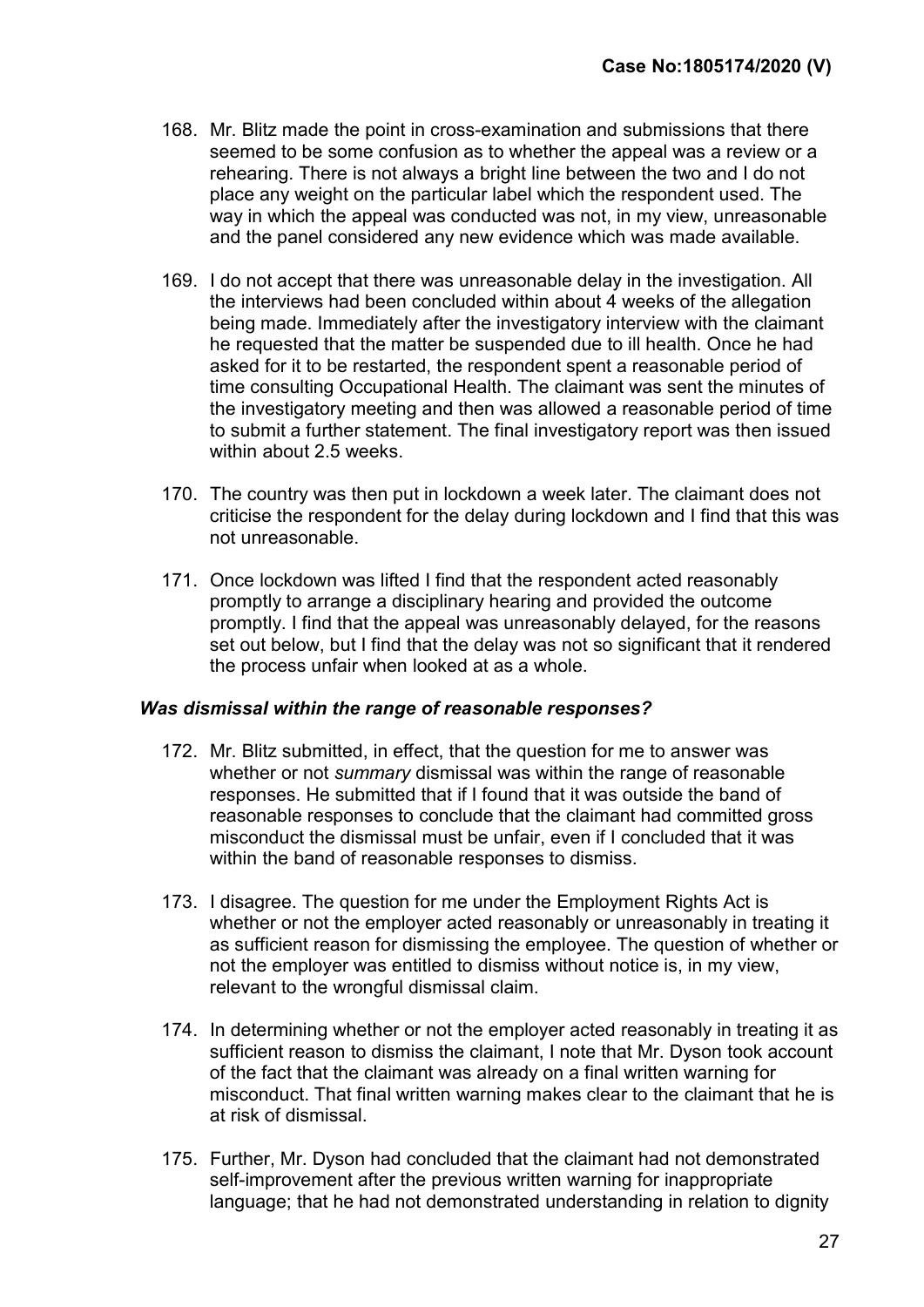at work and inappropriate use of language and that he had a lack of insight into the inappropriateness of language and how his language impacts or could impact others.

- 176. Looking at the two findings in the light of the above in my view the respondent clearly acted reasonably in treating the conduct as sufficient reason for dismissal. It was within the band of reasonable responses to dismiss.
- 177. In any event, I would, if necessary, have concluded, that it was within the band of reasonable responses to dismiss without notice. Although I have found that, in my view, the conduct did not amount to gross misconduct, I find a reasonable employer could have formed a different view particularly in relation to the first allegation which had caused offence and was seen as relating to sexual orientation.

#### Conclusion on unfair dismissal

178. Based on my findings above, the dismissal was fair. The unfair dismissal claim is dismissed.

#### Alternative findings

- 179. Having dismissed the unfair dismissal claim, it is not necessary for me to consider the question of a Polkey deduction or a reduction for conduct or contributory fault.
- 180. I have considered what my alternative findings would have been if I had determined that the dismissal was unfair on the basis of a procedural error or because summary dismissal was not within the band of reasonable responses.
- 181. In either of those circumstances, in the light of my factual findings, I would have concluded that there was a 100% chance that the claimant would have been dismissed in any event at the end of his notice period. As the claimant has received compensation for wrongful dismissal any compensatory award would have been nil.
- 182. In relation to reductions for conduct and contributory fault, I have found that the claimant behaved in an inappropriate way. I would have concluded that the claimant's blameworthy conduct was the sole cause of the dismissal. I would have found that the claimant's conduct before the dismissal was such that it would be just and equitable to reduce the basic and any remaining compensatory award to nil.

#### Wrongful dismissal

183. I find that the use of language was inappropriate and it demonstrated a lack of judgment and insight but that there was no intention to offend. I have accepted, in relation to the first comment, that the claimant ought to have realised that it might be taken as a reference to sexual orientation. Further, it